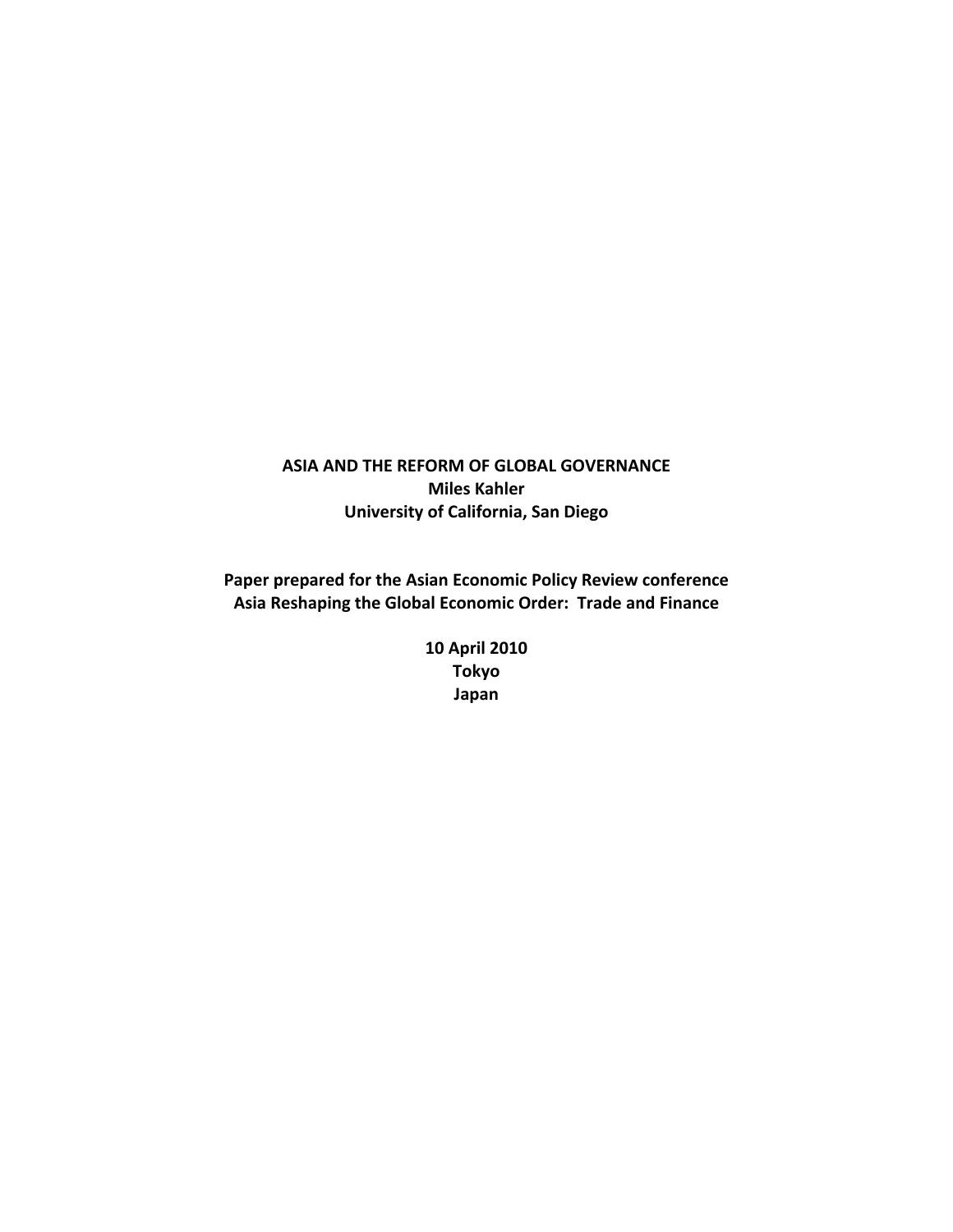## **ASIA AND THE REFORM OF GLOBAL GOVERNANCE Miles Kahler\* University of California, San Diego**

In addition to its scale, the current Great Recession has been unusual for several reasons. It began at the core of the global economy—the United States and the European Union—and only in late 2008 spread rapidly to other regions, including Asia. The economic performance of the Asian economies displayed wide variation, with the Newly Industrializing Economies (NIEs) more seriously affected, and the larger emerging economies (China, India, Indonesia) experiencing sharp drops in growth but not entering recession. Overall, the emerging economies in the region began their recovery in advance of and more robustly than other developing regions. (Goldstein and Xie 2009)

The Great Recession has also exposed weaknesses in global governance, even though its has not brought (to date) the widespread questioning of or defection from the existing global "rules of the game" that occurred during the Great Depression of the 1930s. In the years before the financial crisis, and despite the advance of globalization—whether measured by the continuing integration of markets or the expansion of cross-border flows—global governance in many domains had actually contracted. (Dobson 2009)

This combination—superior performance on the part of emerging economies in Asia and a renewed sense of the inadequacies of global governance—has produced claims that power in the international economic order is shifting inexorably toward Asia

<sup>\*</sup> The author thanks Dimitar Gueorguiev for his research assistance on this paper.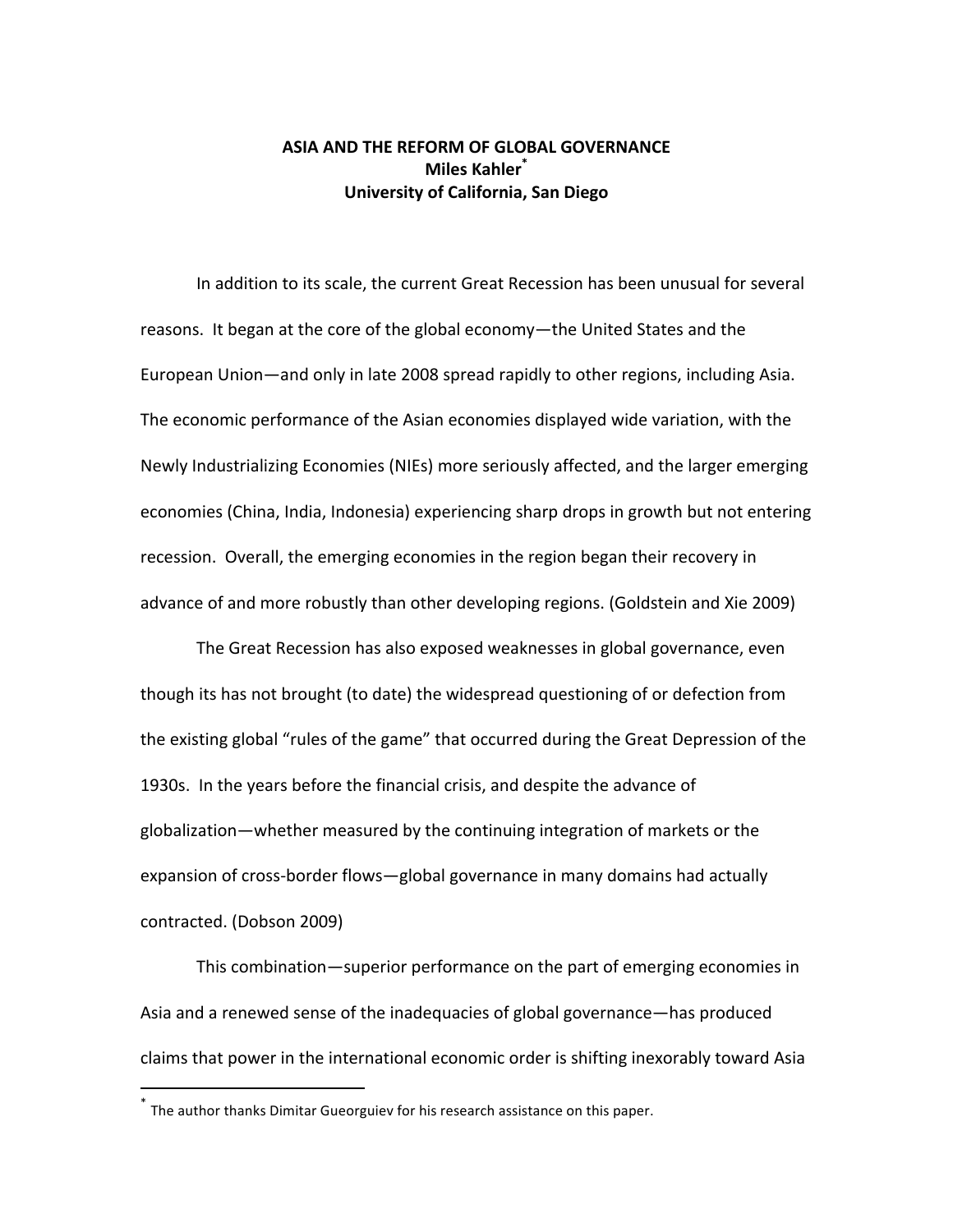and that any reconstructed global institutions will necessarily bear the stamp of that region, a stamp that will differ measurably from that of the current incumbents, the United States and the European Union.

These claims are questioned in the analysis that follows. Global governance is a broad and poorly defined term. Here, it is taken to mean a set of authority relations within a particular issue-area of the global political economy.<sup>1</sup> In particular, the key global economic multilaterals in the issue‐areas of monetary and financial relations on the one hand, and trade, on the other will be examined: the World Bank, the International Monetary Fund (IMF), and the World Trade Organization (WTO). These institutions offer a reasonable set of proxies for Asia's current and prospective influence in global governance, since the growing weight of Asia in the world economy is likely to have perceptible effects first in these issue-areas. As proxies for the role of Asia, the influence of Japan and China, the two largest economies in the region, are examined most closely: Japan's rise in the 1980s and its role in global institutions has, in certain respects, served as an indicator of China's likely role in global governance. ASEAN and India are also included in Asia for the purposes of this analysis, but their specific policy preferences and differential strategies cannot be considered in detail.

Japan's role in global governance also points to a necessary caution at the outset. Asia's continuing economic rise is too often projected to continue on a relatively straight line based on past performance. The projection of Japan as Number One in the 1980s and the subsequent sharp decline in its economic performance suggests that

 $1$  For a discussion of alternative definitions of governance, Kahler and Lake 2003: 7-11.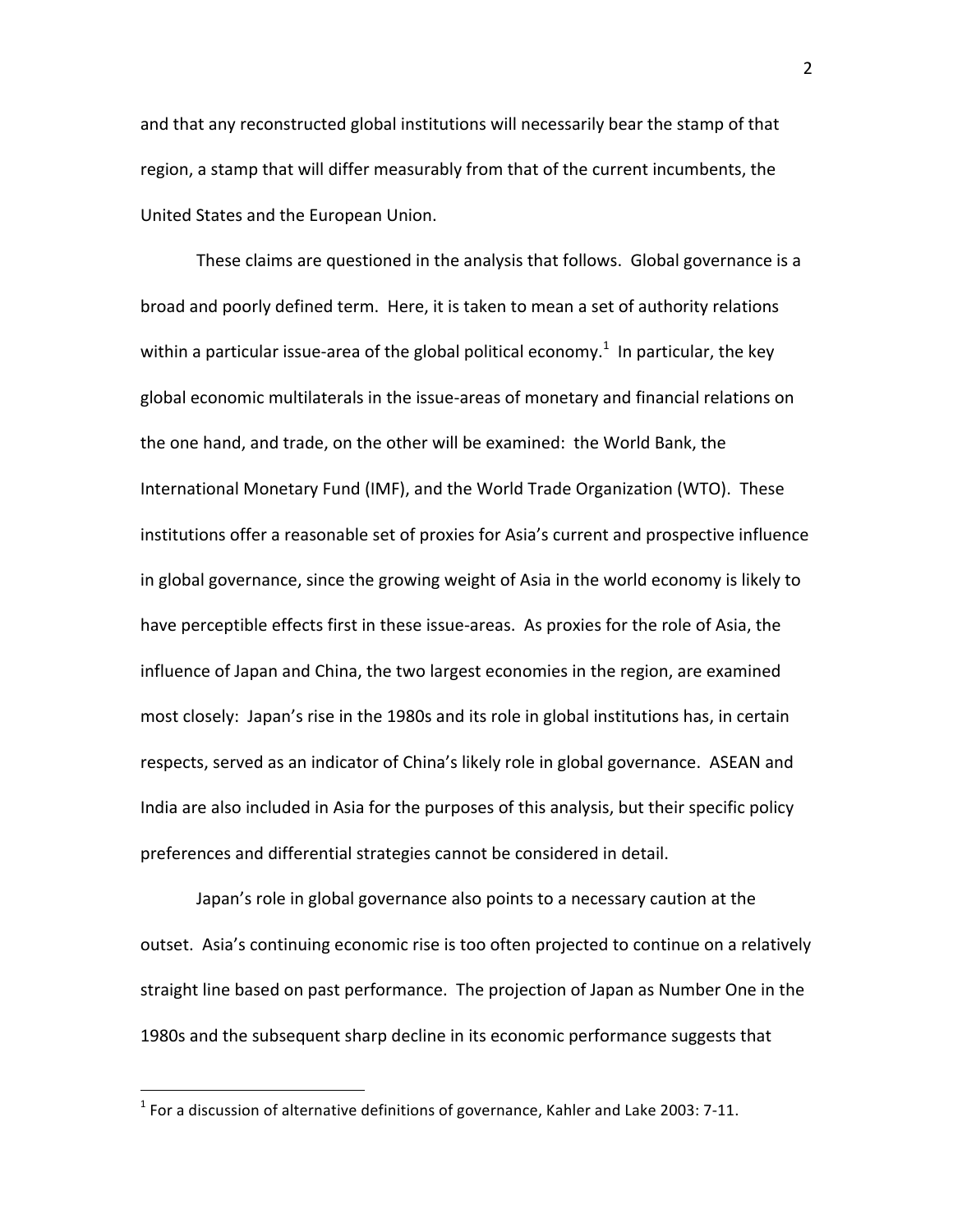predictions of this kind should be handled with care. Although most of emerging Asia has done relatively well during the recent recession, the economic downturn also demonstrated that talk of "decoupling" from the other centers of global economic influence was premature. In addition to their vulnerability to external shocks, the largest economies of Asia face numerous challenges that could set back their economic progress: rapid aging of populations, lack of political and legal reform, economic and social inequities. Even if emerging Asia's economic performance is relatively uninterrupted, Agarwal (2008) points out that there is still a great deal of catching up before the larger emerging economies reach American or European levels of income. Other, more radical projections of China's rise suggest that Europe may be overtaken much sooner.<sup>2</sup> The rankings of countries by economic size (GDP) have changed relatively little since 1960, although two Asian economies, Japan and South Korea, are the principal exceptions. Even today, South Korea's economy is less than half the size of the French economy, and Belgium's economic scale surpasses that of Indonesia. $3$ 

In order to project Asia's influence on global economic governance, I will assume that growth rates in emerging Asia, whatever the turns of the business cycle, will continue to surpass those in Europe and the United States: catching up will continue. Under those conditions, what will determine the influence of Asia on global governance? First, Asia's influence over global institutions and governance of these issue‐areas must be estimated. The region's influence will be based in part on the influence of the key national governments within governance structures and

 $2$  Compare Agarwal 2008 to Fogel 2010.

<sup>&</sup>lt;sup>3</sup> 2007 World Bank figures. On rankings, Agarwal 2008.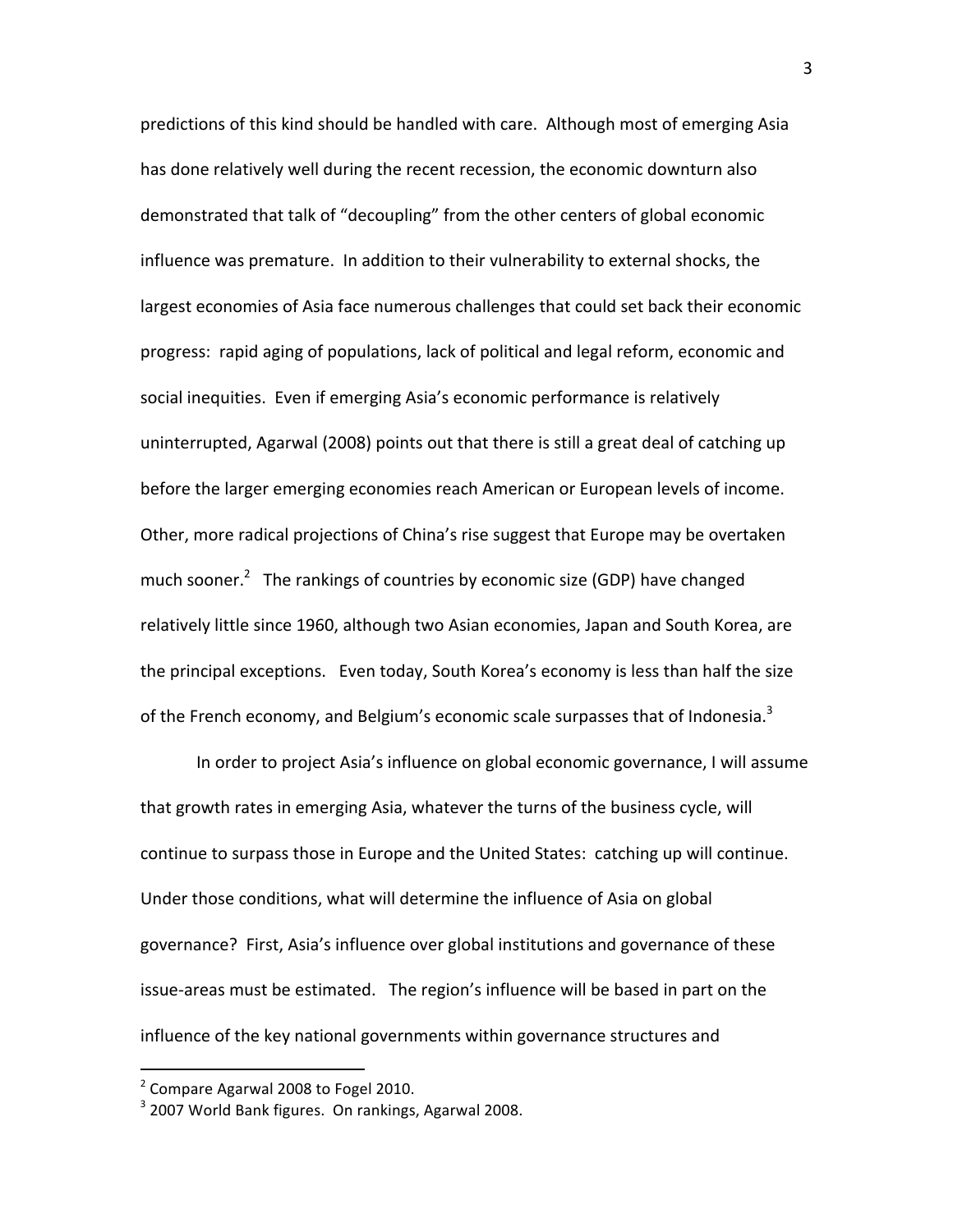institutions. Eventual outcomes will be related to both their capabilities and their strategies of influence, but also on the responses of the incumbent dominant powers, the United States and the European Union. The influence of Asia will be magnified if the region is able to coordinate its national aims and strategies, through coalition building with countries outside the region and regional collaboration within. The success of regional institution building is a third determinant of Asia's influence over global economic governance: a credible regional option increases Asia's bargaining leverage vis‐à‐vis other regions, so long as that regional option does not also undermine global governance regimes.

Asian influence over global governance reform is also determined by a second variable: the preferences of Asian governments. If the key Asian governments have preferences that diverge only slightly from the status quo (measured by both their preferred design of institutions and the policies pursued by those institutions) then the degree of change in global governance will be slight, even if capabilities shift and institutional weight changes to reflect those shifts. This dimension of change is the most difficult to estimate, since preferences may change as capabilities change: a more powerful state may raise its ambitions or it may become even more invested in the existing order that produced its rise. These questions are particularly central in estimating the future influence of China, and, over a longer time horizon, India. The relationship between preferences and governance outcomes may also be diluted by the degree to which governments invest their capabilities in changing the institutions of governance: governments may choose to invest little (if they are essentially satisfied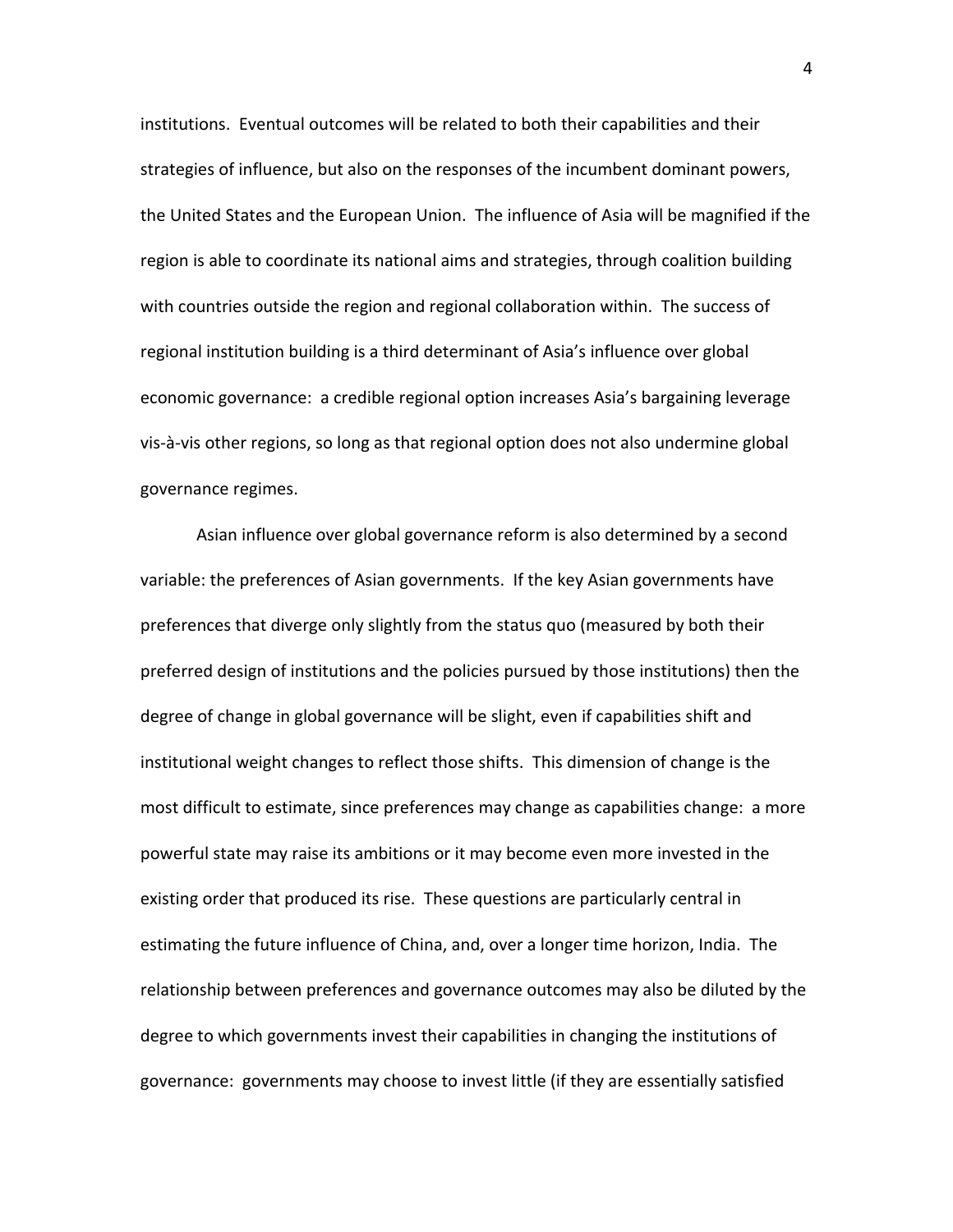with the outlines of global governance) and free ride on the contributions of others. A stance of free riding would have its own effects on the future shape of global governance.

A careful investigation of the capabilities and preferences of Asian governments suggests that changes in global governance backed by the region will not fundamentally challenge the current configuration of institutions and norms. Whether authoritarian or democratic, governments throughout the region base their legitimacy on economic performance, and their performance has been closely linked to the existing global economic order. Capabilities in each issue‐area will continue to expand, but translating those capabilities into change will remain difficult for the key Asian governments. Constructing regional coalitions in favor of change will remain daunting in this very heterogeneous region, and credible outside options based in the region will only slowly emerge. Preferences will diverge from the status quo most sharply when Asia is unified in its aim to reduce the effects of external shocks (including the policy shocks of extra‐ regional governments) on regional prosperity, a key driver in current advances in financial cooperation. Neither the positioning of Asian economies nor their domestic politics, however, is likely to present a coherent alternative to the market‐friendly and liberalizing norms that govern the global economy. More likely, given the tug of domestic concerns, will be a tendency to free ride within existing institutions, a strategy that will produce conflict with the incumbent powers, but not conflict over the principles or architecture of the global economic order.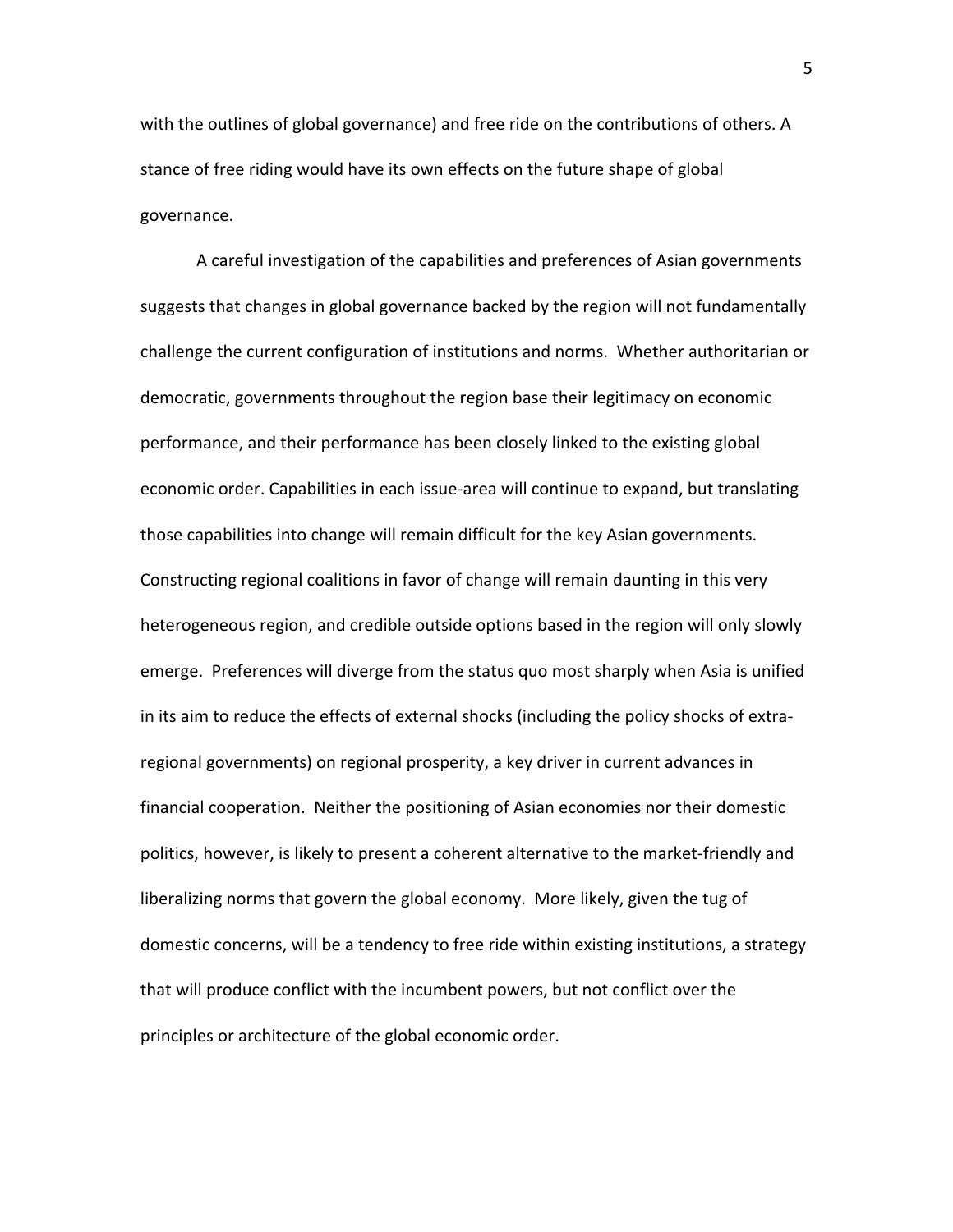### **Sources of influence over global governance**

Three principal determinants of influence over global economic governance are national capabilities, the ability to expand national influence through coalition‐building, and the existence of regional options that enhance bargaining power at the global level. Simple increases in economic scale may not translate directly into greater power within a particular issue‐area and even less within particular global institutions. Asian governments have expanded their capacity to influence global governance through rapid economic growth and increases in economic scale; they have not yet fully exploited the second and third sources of influence over global institutions.

## *National influence in trade and monetary affairs*

Market size is related more closely to national commercial power than it is to monetary and financial influence. "The capacity to open or close a market" is a reasonable estimate of a bargaining power in the trade regime. (Barton et al. 2006: 10‐ 11) Opportunity costs of closure are likely to be less for large, less open economies that are highly diversified. Within the existing trading system, the United States and the European Union, as the largest industrialized single markets, exert the greatest influence.

In the General Agreement on Tariffs and Trade (GATT) and now the WTO, power is shaped by institutional rules, notably the rule of one nation, one vote and the prevalence of consensus decision‐making. The consensus rule, which had become standard practice under the GATT, has hardened into the preferred decision rule under the WTO. Consensus decision‐making under a one nation, one vote system protects the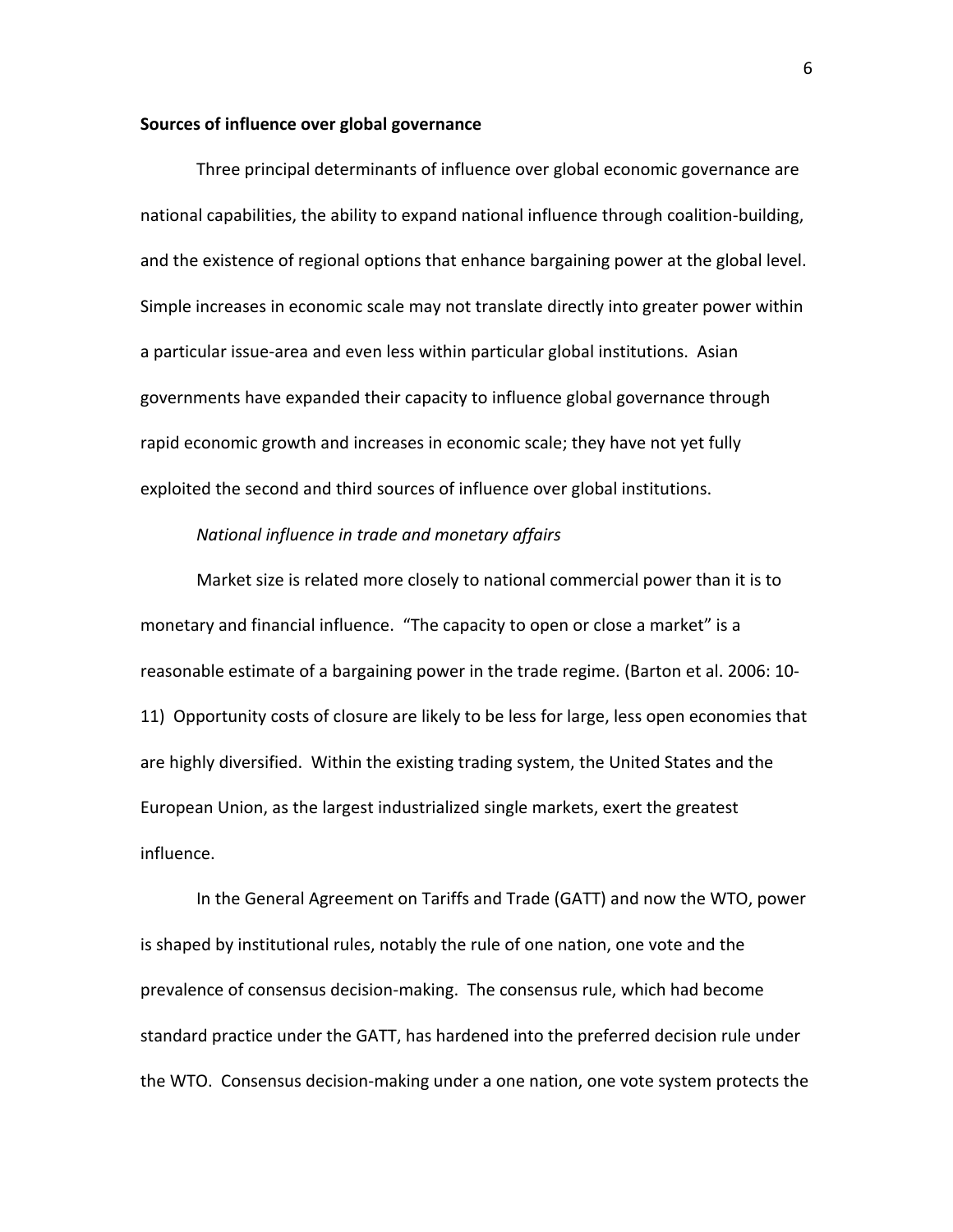influence of the economically powerful states, which embraced that rule when developing countries joined the GATT in large numbers in the 1960s. (Barton et al., 2006: 14, 49) Decision rules are of limited value in predicting outcomes at the WTO however, since key decisions are taken, not by the general membership, but in small caucuses, that are more or less open to interested governments. The "invisible weighting" that continues to award predominant influence to the United States and the European Union is built on the foundation of their bargaining power—the world's largest markets, to which they can credibly control future access. (Barton et al. 2006: 62‐63)

The sources of influence in financial and monetary affairs are more complex. Andrews (2006) has distinguished between macro‐level power, related to the distribution of the burden of adjustment to a balance‐of‐payments disequilibrium, and micro‐level power, which operates through individual actor interests. The ability to deflect or delay adjustment costs—which translate into political costs for elites—is related to reserves (or the ability to borrow), and the openness and adaptability of the national economy. (Cohen 2006) Influence over adjustment costs can also be seen as enhanced policy autonomy. The resources that grant greater ability to delay adjustment costs in the short run also insure a higher level of policymaking autonomy: creditors are less able to impose policy conditions or to extract other concessions from the borrowing country. Those resources do not always produce an equivalent ability to influence other governments, particularly larger borrowers. The international role of a currency also adds to the ability of a government to delay adjustment. The willingness of economic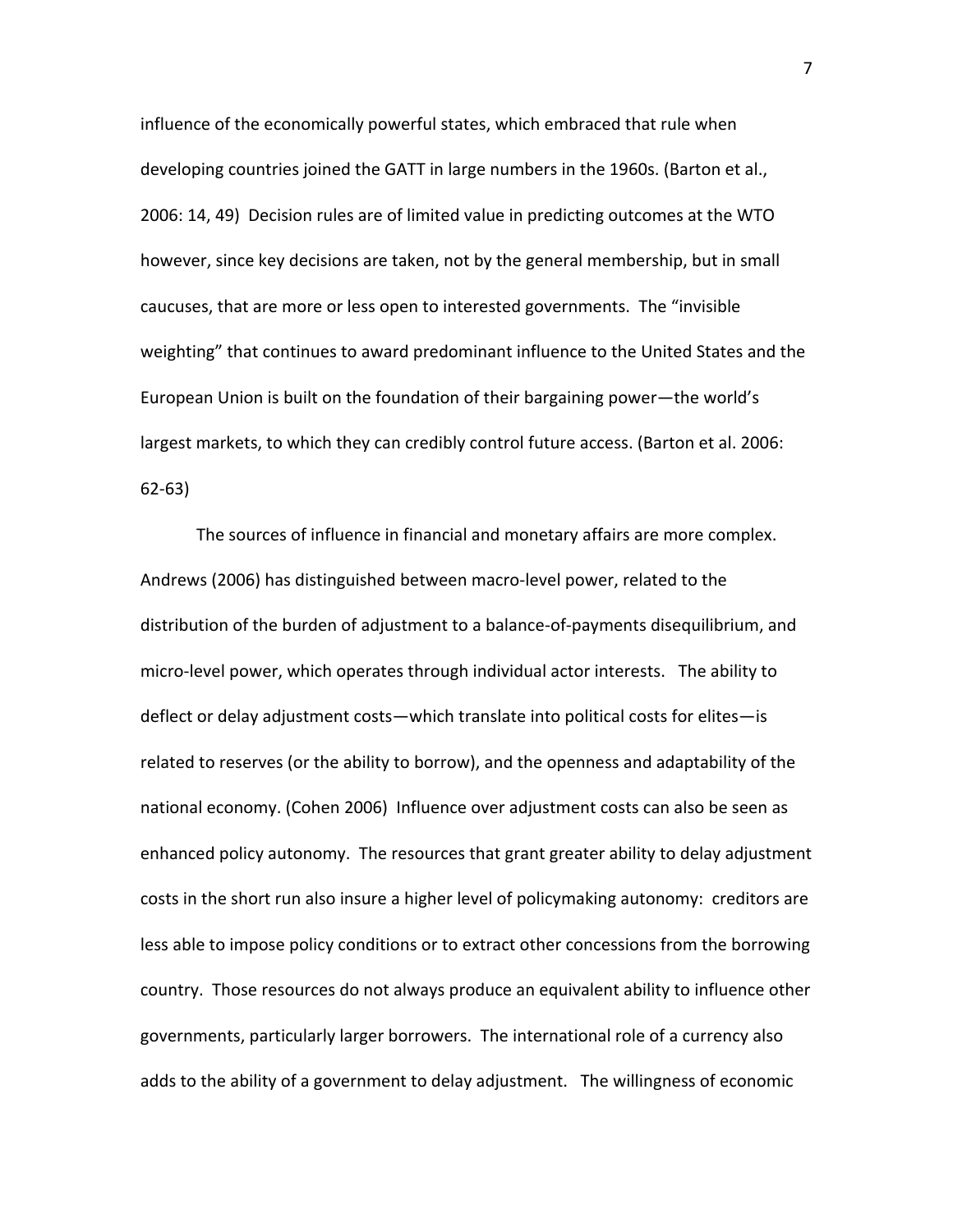actors to hold one currency rather than another—an effective vote in favor of international monetary leadership—depends in turn on a credible and conservative monetary policy as well as highly developed and liquid financial markets. (Walter 2006)

As in the case of the WTO, the institutional rules of the Bretton Woods institutions‐the World Bank and the IMF—have reflected these sources of monetary and financial influence only indirectly. Unlike the WTO, however, a system of weighted voting based on quotas in both the World Bank and the IMF gave direct institutional expression to economic power on several dimensions. A system of supermajorities, when combined with weighted voting, gives the United States and the European Union (and the developing world, if it acts collectively) a veto over key policy decisions in these institutions. Since changes in quotas are one of those decisions, the incumbent powers, Europe and the United States once again, are able to delay any relative increase in formal voting power for rapidly growing economies, notably those in Asia.

The power to influence international regulatory standards for financial firms resembles bargaining power in the trade regime. A key resource is once again market access: a threat to deny access to a key international financial market serves to induce regulatory harmonization by those who require that access. (Simmons 2000) Because of this crucial bargaining advantage, the international regulatory hierarchy pre‐crisis placed the United States (New York) and the United Kingdom (London) at the top. These two financial powers were able to use access to their financial markets to tighten some financial standards (for example, capital adequacy requirements) and assert leadership in new issue-areas such as money laundering. The current crisis inverts the hierarchy,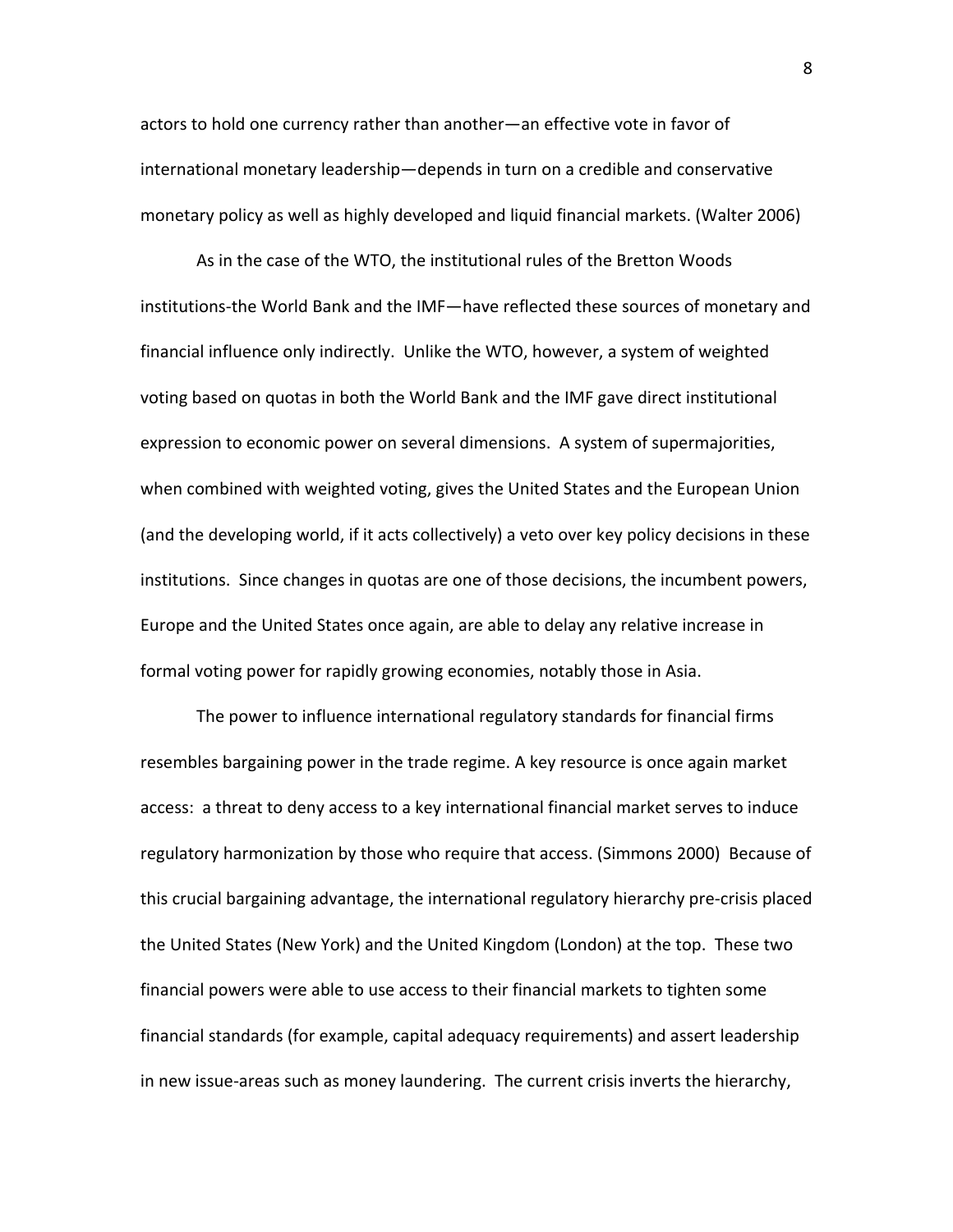however, since both the United States and the United Kingdom are viewed by much of the world as lax regulators who exerted too little regulatory surveillance of their large, internationally connected financial institutions. Given their power within the international regulatory domain, however, inducing either of these key financial players to accept greater international regulatory oversight will be difficult.

#### *The influence of Asian governments in global economic governance*

On several measures of economic influence, Asian governments should be expected to exercise growing influence over global governance in the trade and monetary issue‐areas. The record of Japan offers evidence of both the success and limitations of efforts to influence key global economic institutions on the part of a large, export-oriented Asian economy—a precursor of other rapid industrializers from the region. Despite Japan's rapid rise as a major trading power during the 1960s and 1970s, its relatively early entry into the GATT (1955) did not automatically transform the dynamic trader into an influential member of the central global trade organization. Access to the United States market as well as GATT membership (obtained through the sponsorship of the United States) were based on its trans‐Pacific security relationship, and bilateralism remained a hallmark of Japan's commercial policy.

Despite its eventual membership in the GATT's Quad (major trading powers), Japan did not fully engage with or embrace the multilateral trade regime until the late 1980s. A series of GATT panel decisions at that time convinced the Japanese government that a strengthened multilateral trade organization could serve as a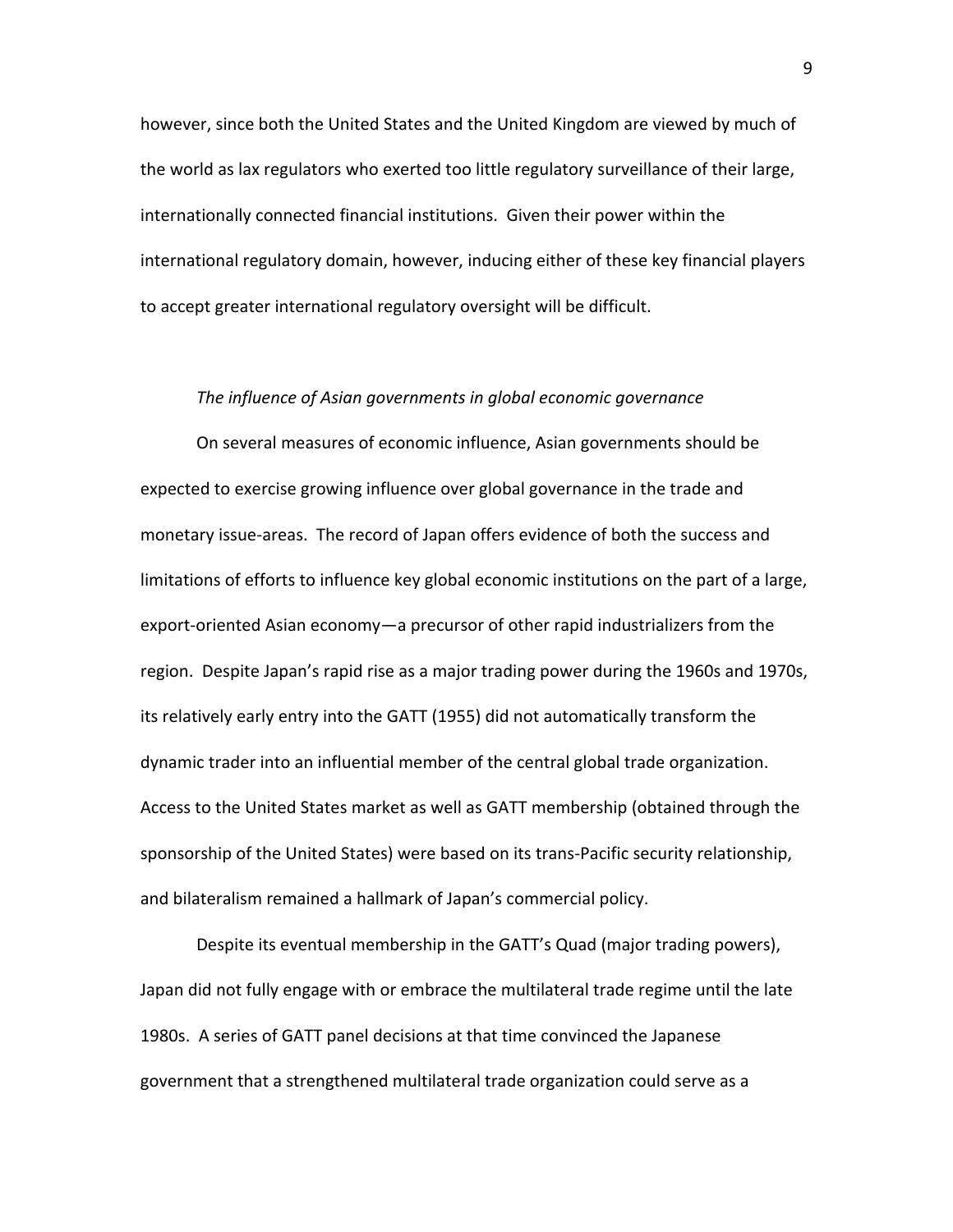bulwark against "aggressive unilateralism" on the part of the United States. (Araki 2007) Despite the benefits of a liberalized trading system for Japan, one of the world's largest exporters, "Japan has not played the role of protagonist in global governance of the world trading system." (Araki 2007: 179) In part, Japan's apparent bargaining power within the trade regime has been reduced by its inability to commit credibly to domestic market opening. For many foreign exporters, the reduction of explicit government‐ imposed barriers to trade has only exposed a dense network of behind‐the‐border barriers to exports and investment. Although the WTO has addressed some of these barriers effectively (health and safety standards), in other cases, such as competition policy, the global trade regime has lagged. Also dogging Japan's commercial power is exclusion of the agricultural sector from its trade concessions. With its domestic market viewed as difficult to penetrate and a key sector excluded from bargaining, Japan's commercial power does not match the size of Japan's domestic market.

More important, growing capabilities do not always produce increasing engagement and willingness to accept the costs of leadership in a given international issue‐area. Because of their rapid economic growth, Japan and China maintained self‐ perceptions as relatively insignificant players in the world economy, long after economic development had made them major economic powers. (In China's case, this lag in self‐ perception was exaggerated by its self‐designation as a developing economy.) In other words, only in the 1980s did Japan begin to act as an economic power that might change the existing system by its behavior, a "price maker" rather than a "price taker." Until this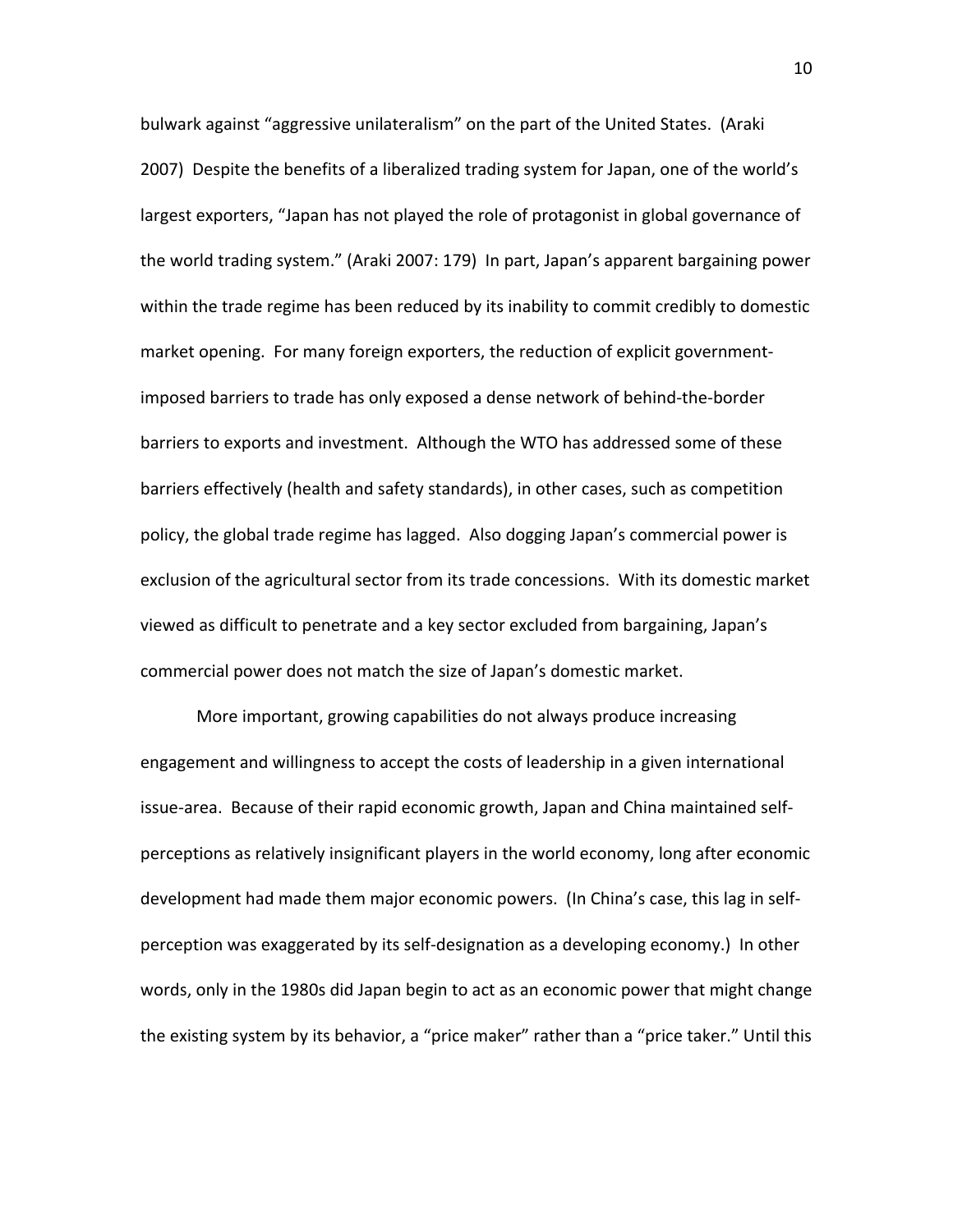shift occurs, the other major powers can argue that a newly rising power is a self‐ interested free rider benefiting from an economic order maintained by others.

Japan's claims to leadership were more apparent at an earlier date in the international monetary and financial domains. As a large contributor of overseas development assistance (ODA), successive Japanese governments aimed to increase their influence in multilateral development organizations, particularly the World Bank and the Asian Development Bank, where Japan has claimed the presidency since its foundation. As would later be the case with China, Japan's exchange rate policies in the 1970s and early 1980s produced trade conflict with the United States and demands for revaluation (satisfied in part by the Plaza Accord in 1985). At the same time, those same policies resulted in the accumulation of substantial reserves that provided one basis for Japan's claims for greater influence within the World Bank and the IMF. The World Bank proved to be an easier target, and Japan's efforts to secure greater representation moved more rapidly there. $^4$  Japan was also able to mobilize financial resources in order to obtain ad hoc increases in its subscriptions to the World Bank. Incumbent resistance was greater at the IMF.

Japan achieved its formal role as second to the United States in the global financial institutions (measured by quota shares) just as the economic basis for its influence began to falter in the 1990s. It achieved less success in one of its other goals:

 $<sup>4</sup>$  Lipscy 2010 documents that Japan's aim to achieve the second rank in quota share at both</sup> institutions was effected by 1985 at the World Bank and only in 1998 at the IMF.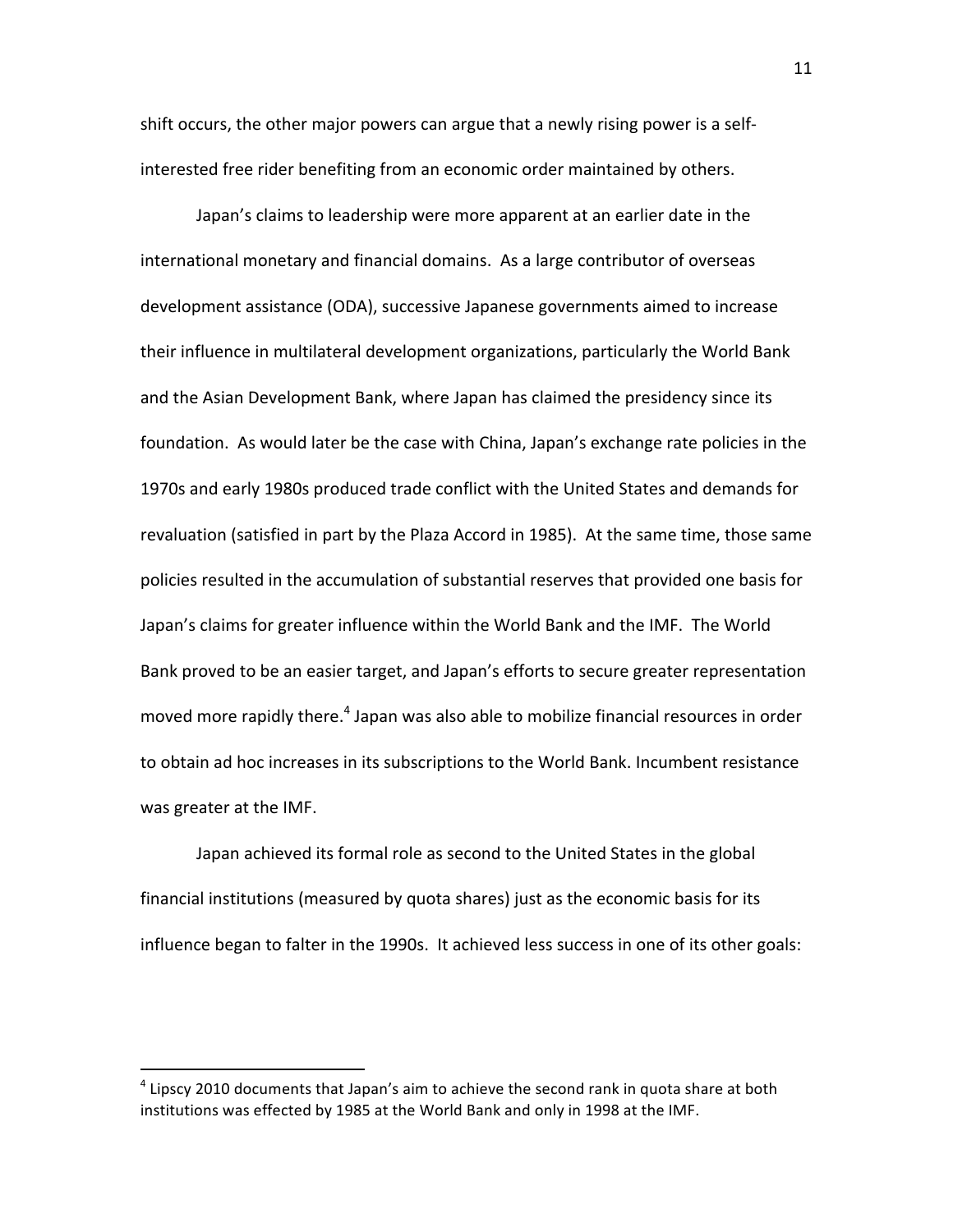increasing the number and stature of Japanese staff members at the two organizations.<sup>5</sup> Although its international reserves remained large, its fiscal situation gradually curbed Japan's influence within development institutions, as the Japanese public questioned expenditures on aid programs, and its stance on debt relief and social infrastructure lagged an emerging international development consensus. (Shirai 2007: 150‐151)

China's economic rise and its influence over global governance resembles the earlier trajectory of Japan, but its status as a developing country and a socialist economy in transition has slowed the growth in its influence within the institutions of global economic governance. China's transformation from an ideologically hostile opponent of existing global economic governance under Mao to an economy with a large stake in that same structure of governance is one of the most remarkable in recent history. China moved, in the course of the 1980s and 1990s, to engage with a large number of global organizations across a wide range of issue-areas.<sup>6</sup> At the same time, China has defined itself as a developing country, and, given persistent poverty and low per capita incomes, has often been reluctant to embrace a larger, and possibly costly, role in global governance.

China did not have the sponsorship of the United States for an early entry into the GATT after its initiation of economic reforms. On the contrary, the incumbent

<sup>&</sup>lt;sup>5</sup> Japan did obtain the appointment of one of Deputy Managing Directors at the International Monetary Fund. The numbers of Japanese staff at the World Bank, for example, were outnumbered, not only by those from Europe and United States, but also by those from the Philippines and India, despite Japan's much larger financial contribution to the Bank's operations (Shirai 2007)

 $<sup>6</sup>$  By the 1990s, China had achieved rates of participation in international organizations that</sup> approached those of industrialized countries. From participating less than other countries at its level of income, it moved to participating substantially more. (Johnston 2008: 34.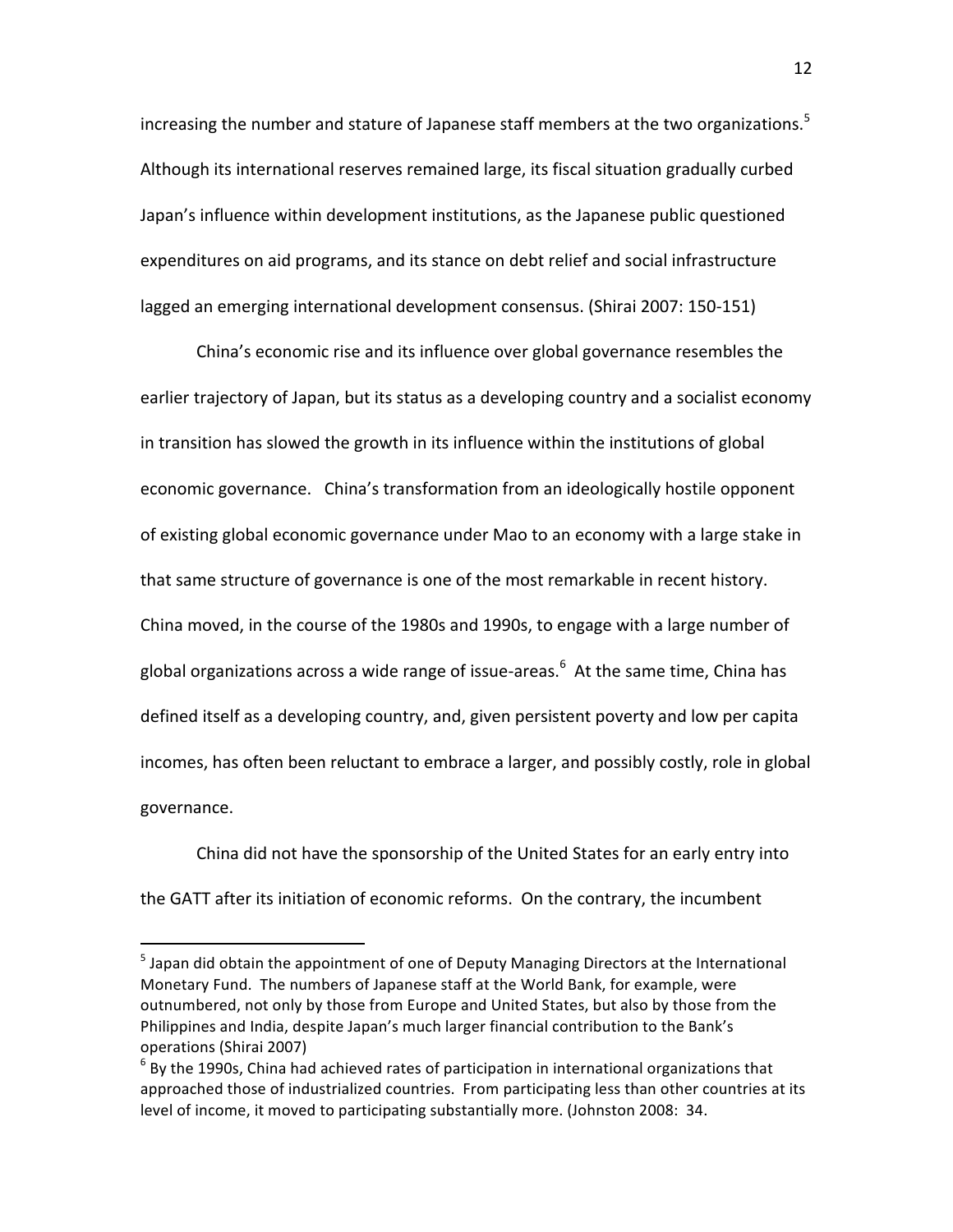powers in the trade regime, the United States and the European Union, insisted on lengthy negotiations to achieve very demanding terms for China's accession. Given China's embrace of a development strategy based on manufactured exports, guaranteed access to the largest markets for such exports was essential. Membership in the GATT/WTO would also remove the political leverage exercised by the United States in granting Most Favored Nation status. Membership in the GATT/WTO became a priority for China's leadership in the 1980s. The Chinese government ultimately accepted a Protocol of Accession to the WTO that imposed liberalization commitments well beyond those undertaken by other similar emerging economies, such as India and Brazil. (Pearson 2001)

Although China had stationed a delegation at Geneva during the accession negotiations, Chinese representatives at the WTO spent much of their time in the first years of membership learning the arcana of WTO negotiations and procedures. (Pearson 2006) In contrast to Japan, which joined the GATT before it reached the status of a major trading power, China arrived at the WTO already a major trading power on the criterion described earlier: a large and rapidly growing internal market, and one, given the terms of WTO accession, that would become much more open than most large emerging or Asian economies. In part because of this ready‐made status and in part because of its need to develop experience in the organization, China did not devote much of its attention to governance issues at the WTO, although on two issues chairmanship of the Trade Negotiations Committee (TNC) and the discretionary powers of the TNC sub‐committee chairs—China sided with the developing countries in an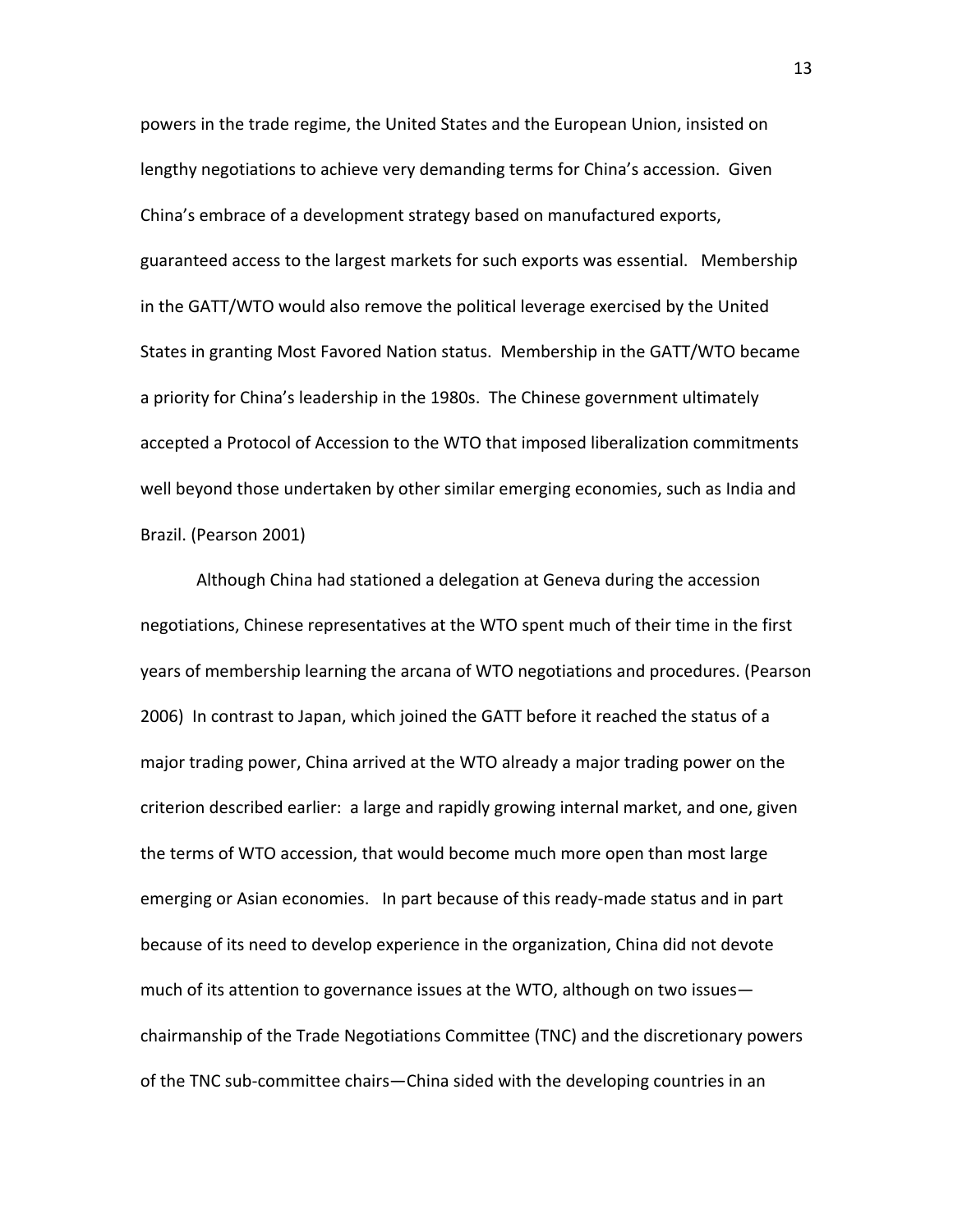effort to undermine the hold of the developed countries over the negotiations process. Overall, however, China made no effort to change either formal rules or informal negotiating processes at the WTO. (Pearson 2006: 253, 265)

China's membership in the key IFIs preceded its accession to the WTO. As a developing economy, China constructed close ties to the World Bank, and World Bank lending figured prominently in the first decade of China's reforms. Those loans, largely dedicated to economic infrastructure, provided one source of China's influence at the Bank. China and other middle‐income developing countries, as the Bank's largest clients, influenced the Bank to re‐emphasize such lending at a time when social infrastructure had become a centerpiece of Bank programs. (Mallaby 2004) Like Japan, China transitioned quickly to become a provider of aid, particularly to Africa, another asset in building its larger influence within international financial governance. A recent World Bank report has documented China's growing role in infrastructure investment in Africa: roughly comparable to that financed by all of the OECD countries during the period 2001‐2007. (Foster 2008)

More prominent as a source of China's financial power during the past decade has been the explosion in its international reserves, to a level in 2008 that was more than twice the level of reserves held by Japan and four times the holdings of Russia or Saudi Arabia. (Drezner 2009: 12‐13) China's reserves, over the past decade and during the current economic crisis, have been used to advance its position in international financial and monetary governance. China has been able to fend off scrutiny of its exchange rate policies within the International Monetary Fund. During the crisis, it has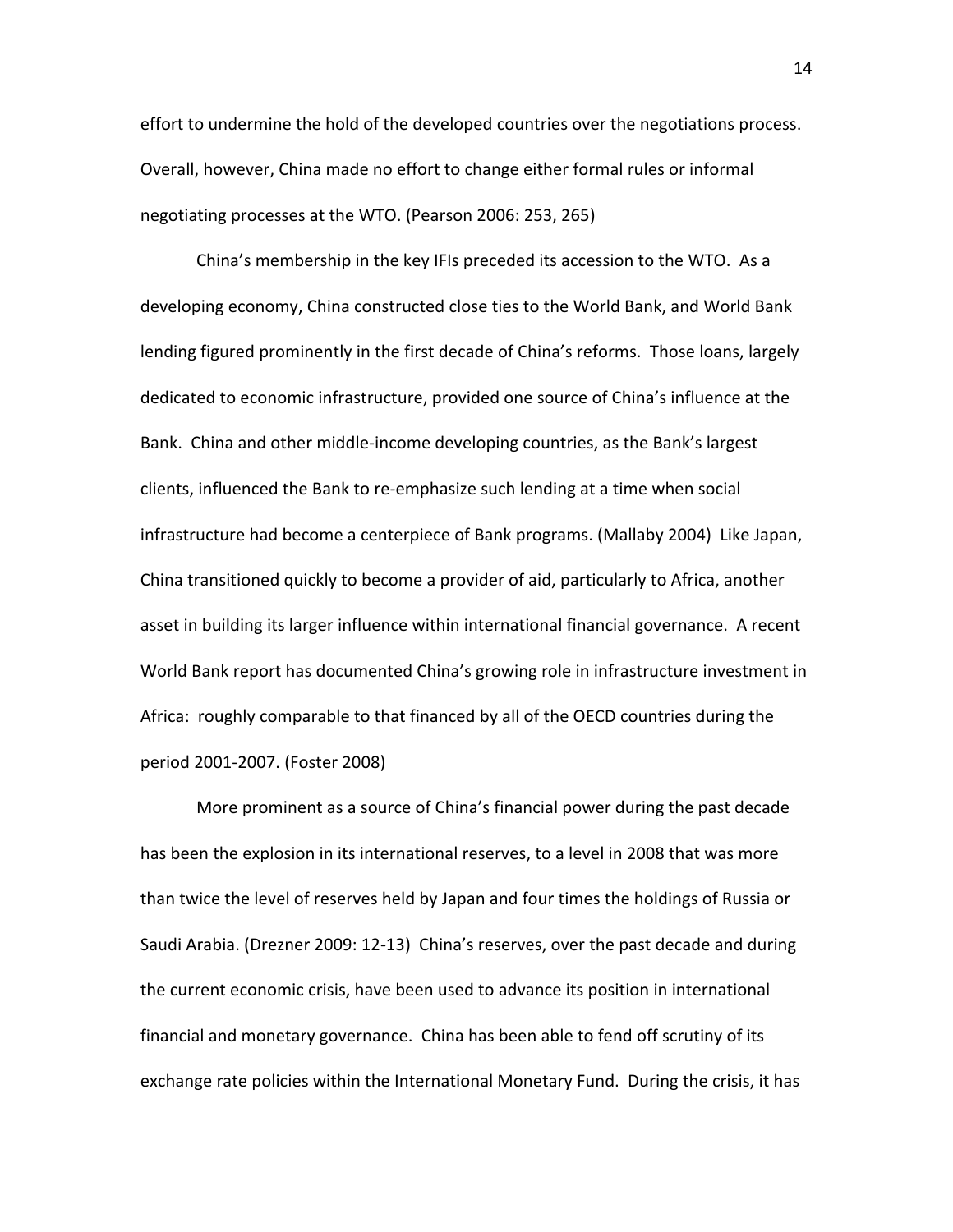agreed to contribute to IMF lending through the purchase of IMF bonds, denominated in Special Drawing Rights. (In 2009, Japan lent the IMF \$100 billion—double the Chinese amount—as a direct increase in the Fund's lending capacity.) China's influence also grew at the senior staff level: the IMF recently announced the appointment of Zhu Min, former deputy governor of the People's Bank of China, as special adviser to the Managing Director. Despite this growing role in global governance based on its financial resources, China has been less successful in influencing other financial powers, most notably the United States. Although it is the principal official creditor of the United States government, "China's efforts at financial statecraft have not appreciably affected U. S. foreign and economic policies." (Drezner 2009: 41) China's use of its financial resources are also constrained by domestic political pressures: each announcement of a financial contribution to global governance launches a new domestic debate over the wisdom of China's expanded role, in light of its status as a poor country with pressing needs to reduce poverty, improve environmental quality, and build social programs.

#### *Coalitions and regional options: expanding national economic influence*

The history of efforts by Japan and China to expand their influence over global governance suggests that power resources are relatively weak predictors of actual influence. Two additional variables have shaped outcomes of interest to these two economic powers: their own engagement (the priority that each assigns to global governance issues) and the response of the incumbent powers, the United States and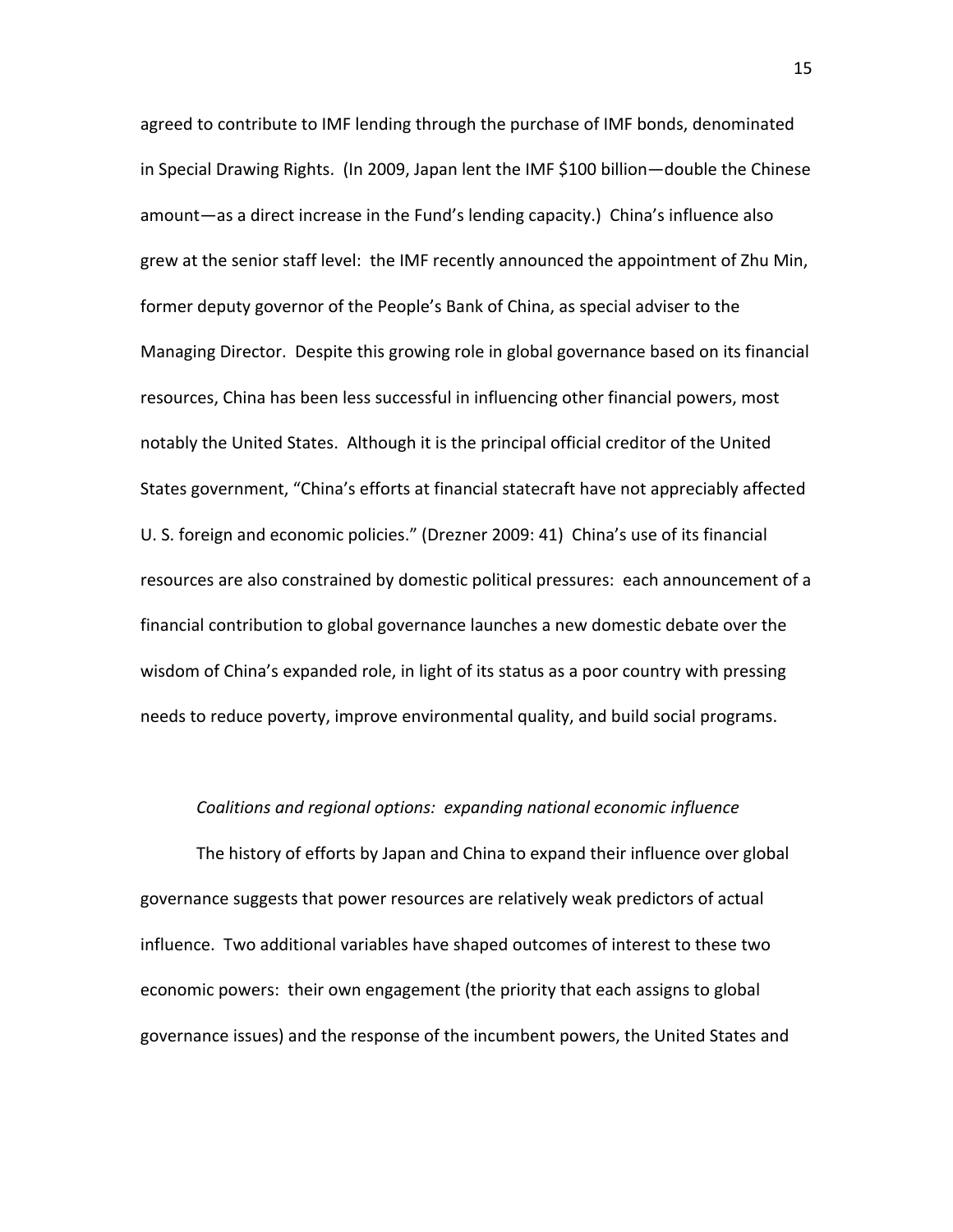Europe. $^7$  Equally important in expanding national influence are a final set of strategies: opportunities to build coalitions with other, like‐minded countries and to construct regional options that could increase bargaining power at the global level.

Since Japan had expanded its economic influence originally with support from the United States—also its partner in an alliance—and had then joined most of the industrialized country clubs (G5, G7), additional efforts at coalition building, apart from the regional option, were unlikely. China, on the other hand, might hope to use its economic success and its claim to developing country status, to forge a coalition with other developing countries in order to challenge the existing institutions of global governance. To date, China has not chosen the role of coalition leader of the developing world. As Pearson's careful account (2006) documents, China chose at the WTO to portray itself as a "bridge" between the developing and developed world. The WTO is not an arena of fixed coalitions: countries may align differently on different issues, and China's fluid behavior in this regard has not been exceptional. Strategically, China has chosen to act alone or with existing coalitions. Substantively, its ability to align consistently with developing countries is undermined by its diverse commercial interests, which resemble those of the incumbent trading powers (in particular, the United States and the European Union). China's status as a highly competitive exporter also separates it from other developing countries, since it seeks further opening of export markets, including those in the developing world. (Pearson 2006: 146‐147)

 $<sup>7</sup>$  For an initial effort to measure engagement in global governance on the part of a sample of</sup> emerging economies, see Leipziger and Boyle 2009.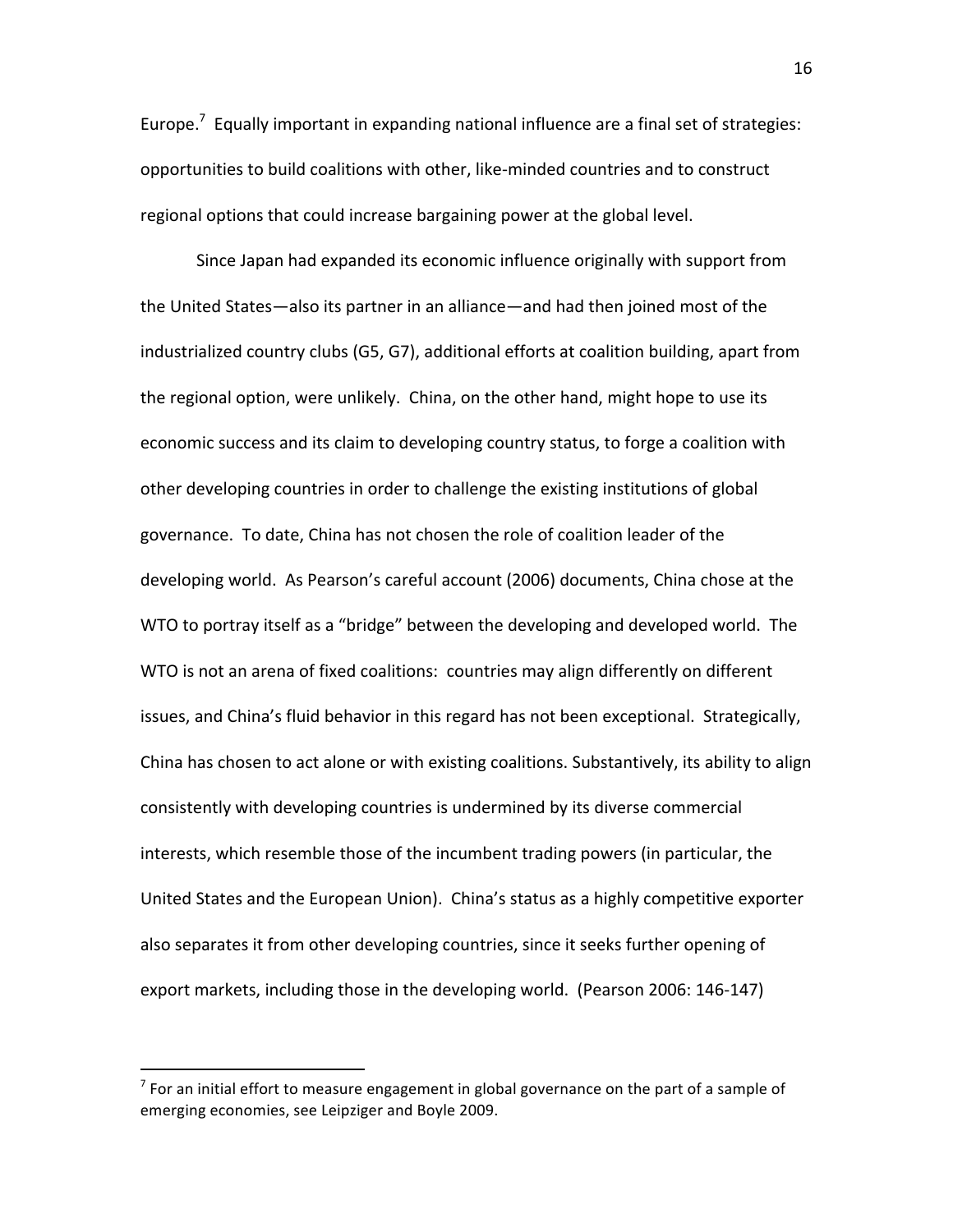A more plausible coalitional strategy for Japan and China lies in Asia. Leadership of such an economically potent region would award a substantial increment of additional influence over the direction of global governance. Not only would a coherent Asian coalition lend political weight to its leading economies, a regional option would also create bargaining power vis‐à‐vis the United State and Europe, two economic powers that have effectively deployed their own regional economic alternatives, the North American Free Trade Agreement (NAFTA) and the EU. Asia has witnessed a proliferation of regional initiatives and institutions in the past decade. In 2000, only two major regional economic institutions existed‐‐Asia Pacific Economic Cooperation (APEC) and the Free Trade Area of the Association of Southeast Asian Nations (ASEAN). Ten years later, the population of regional organizations has grown to include a profusion of preferential trade agreements as well as ASEAN Plus Three (APT), linking Northeast with Southeast Asia, and the East Asian Summit (ASEAN Plus Six). Despite this heightened level of activity, the Asian region is unlikely in the near term to provide an additional, base of support for either Japan or China in their efforts to gain influence over global governance. The reasons are both structural and institutional.

On two key dimensions, Asia is a very heterogeneous region when compared to the Americas or Europe: wide income disparities and divergence in political regime type. The gap between rich and poor in Asia remains the widest among these three regions, despite the economic advances of the past three decades. The region is neither uniformly democratic (Europe, the Americas) nor largely authoritarian (the Middle East); its political regimes range from an unreconstructed one‐party dictatorship (North Korea)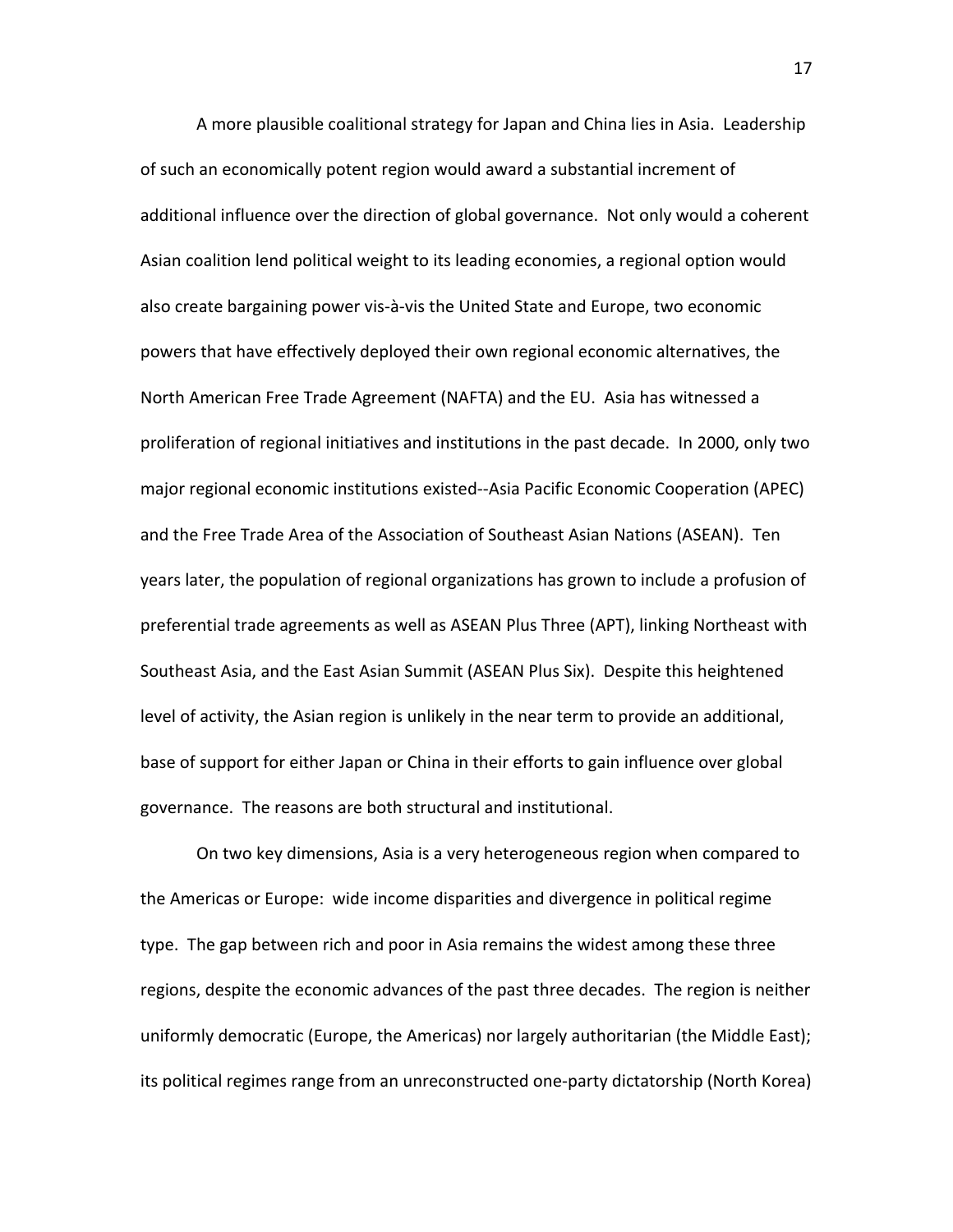to competitive democracies (South Korea and Japan). This diversity is a reasonable proxy for national preferences which, on any given issue or institutional choice, are likely to diverge.

A further structural impediment to a coherent Asian coalition is the distribution of power in the region. Asia has no clear leader, and the two largest economies have acted over the past decade as rivals for that leadership. (Munakata 2006) That rivalry was evident as early as the Asian Financial Crisis in 1997, when Japan advanced its proposal for an Asian Monetary Fund (AMF). Although American opposition has received the most attention, both China and South Korea also opposed the initiative. In part the opposition was owed to China's unwillingness to defer to Japanese leadership; in part to the reluctance of two key creditors in any AMF to accept conditionality weaker than that provided by the IMF.

The negotiation of FTAs in the region has also been driven by rivalry between Japan and China. Until 2000, Japan and South Korea were resolute in their opposition to regional or bilateral trade agreements, preferring to concentrate on the global trade regime and the new WTO. China's bid for an FTA with ASEAN, however, touched off a spate of FTA negotiations that resulted in 139 such initiatives by February 2009. $^8$  The recent multilateralization of the Chiang Mai Initiative (CMIM) indicates that Japan and China can collaborate in a regional governance structure; that achievement, however, is one of the few examples of such shared leadership in regional institutions.

 $^8$  54 concluded; 44 under negotiation; 41 proposed. China had a total of 23; Japan, 19. (ADB 2009, Table 3.4: 87)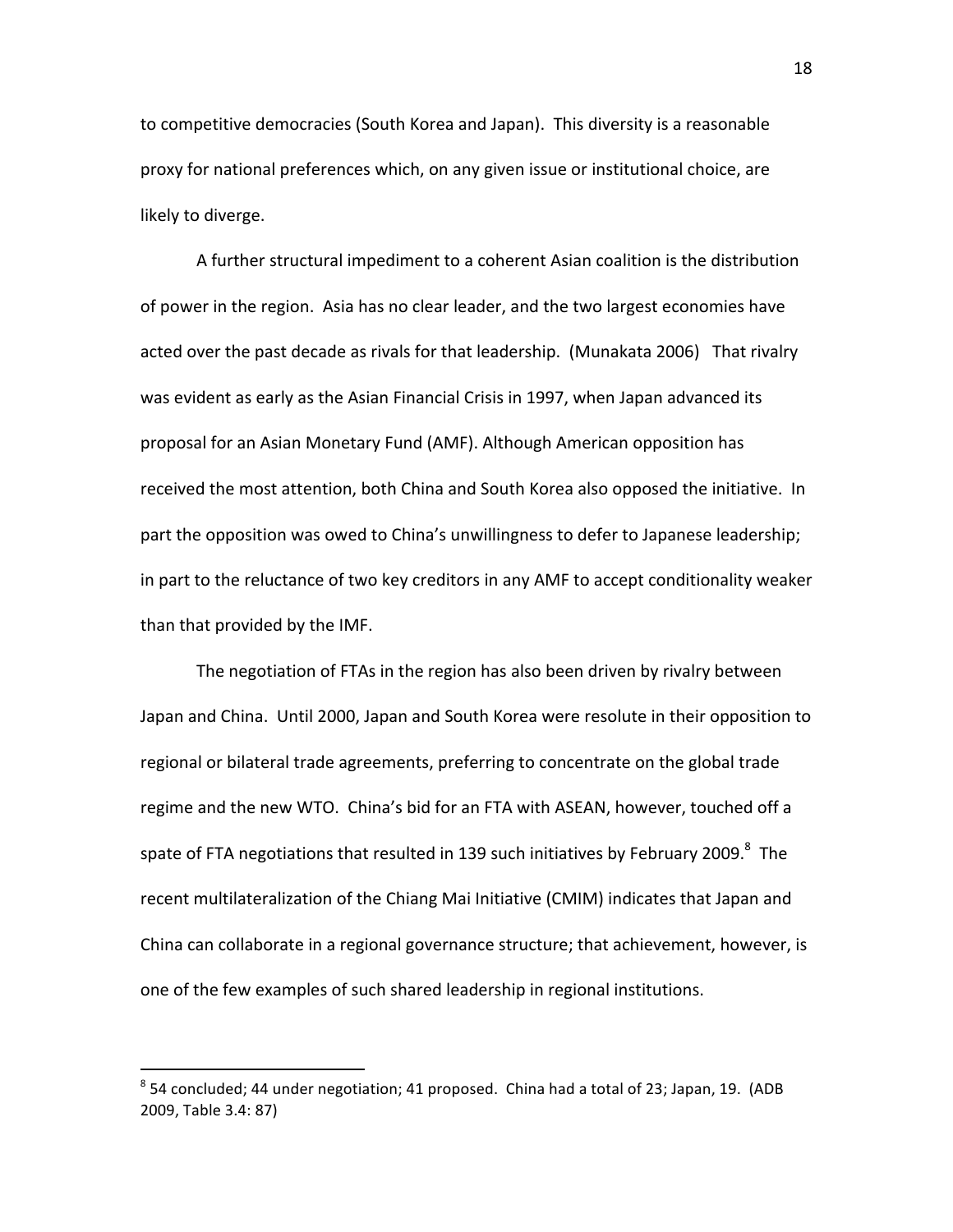A final structural impediment to building an Asian coalition for the reform of global governance is the external dependence of the region. As noted earlier, any hopes for decoupling the region from the global economy were dashed with the onset of the Great Recession. The web of production networks that created "Factory Asia" remain highly dependent on final export markets in the EU and the United States.<sup>9</sup> That external dependence was reflected in the pattern of FTAs: of the 139 FTA initiatives, 109 were with partners outside of Asia. Regionalism in Asia would necessarily be open regionalism—a positive feature for global governance—but that openness could make it difficult to construct a coherent Asian stance for the reform of global governance

These structural impediments to the creation of an Asian coalition for global governance change have been reinforced by institutional shortcomings. Most major Asian regional institutions share a particular profile: a reluctance to delegate authority to permanent regional organizations; an exclusively intergovernmental character (no enfranchisement of private actors); few precise and binding obligations; inclusive memberships with few clear membership criteria; and decision rules that emphasize consensus‐building rather than decisiveness. This package of traits is often labeled the "ASEAN Way," but ASEAN itself has recently embarked on institutional changes that point toward the more legalized and formal structure of an ASEAN Economic Community. This dominant, "Asian Way" institutional design suits governments intent on protecting their sovereignty, defined as freedom from external monitoring or enforcement. The same design, however, renders it difficult to construct an Asian

<sup>&</sup>lt;sup>9</sup> ADB 2009, Figure 3.5: 72.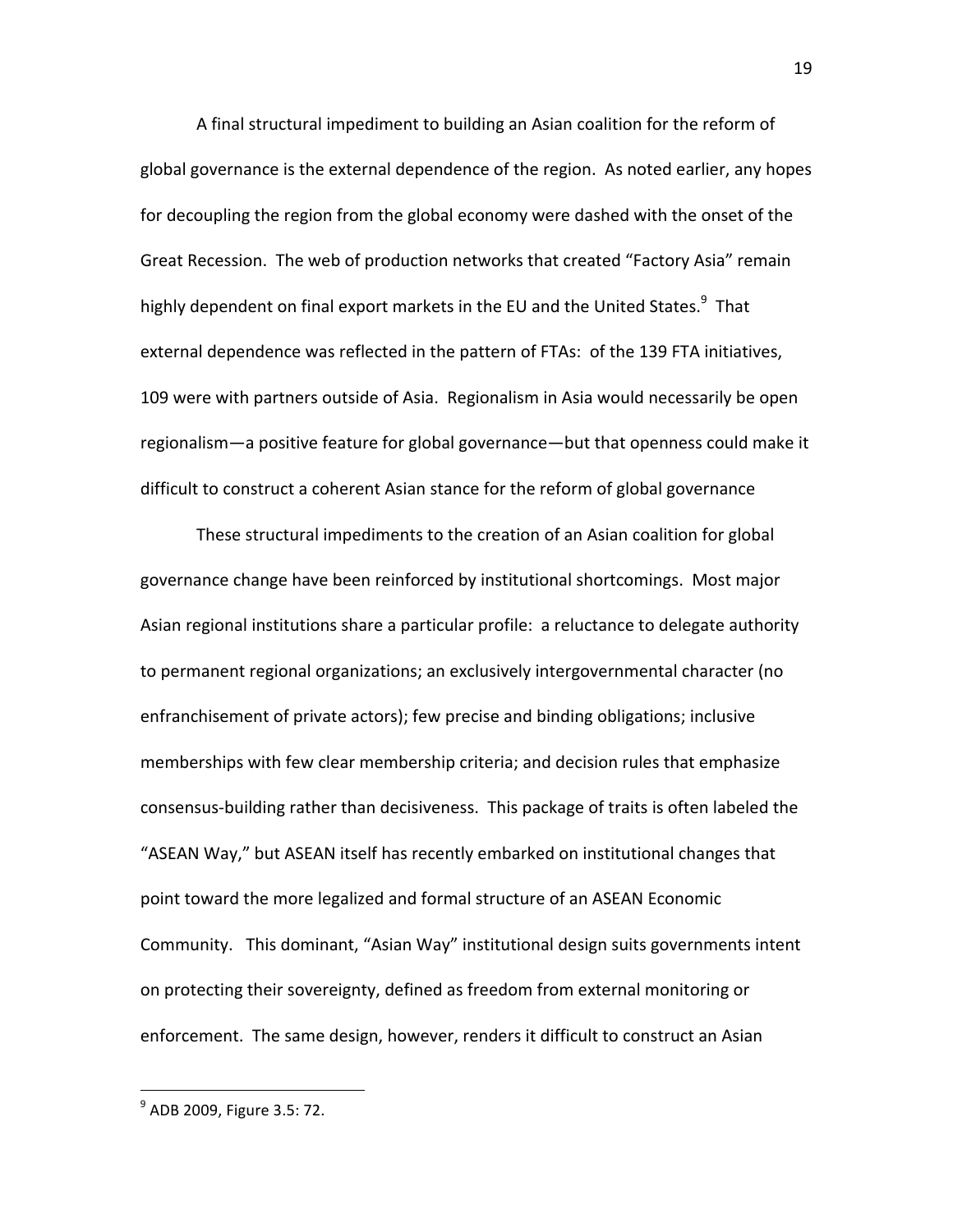viewpoint that can be injected into debates over global governance, or to mobilize Asian governments in support of that view. The incoherence of Asia's response to the current economic crisis was testimony to the weaknesses of regional institutions: responses were uniformly national. Even in key forums with substantial Asian representation, such as the Group of 20, there was little evidence of regional coordination.<sup>10</sup>

The absence of a credible regional economic option may weaken Asian bargaining power over the future direction of global governance. On the other hand, the absence of such an option propels the largest Asian economies into the global arena as the favored site for creating and reforming new institutions of economic governance. If those reforms do not accommodate their demands for growing influence, however, a return to regional projects could be likely, with possible negative consequences for global regimes.

#### **Asia's preferences over global governance: Institutions and policies**

The translation of Asia's growing weight in the world economy into influence over global governance has occurred imperfectly and with a substantial lag. The engagement of Asian governments and the coalitional support that they can mobilize will also influence global governance outcomes. Whether growing influence produces change—modest reforms or radical overhauls—or simply a reinforcement of the status quo will also depend on Asia's preferences over global institutions and policies. One could easily read two structural features as pointing in very different directions. On the

<sup>&</sup>lt;sup>10</sup> Dobson 2009. Nearly one-third of the G20 are Asian: Australia, China, India, Indonesia, Japan, and South Korea.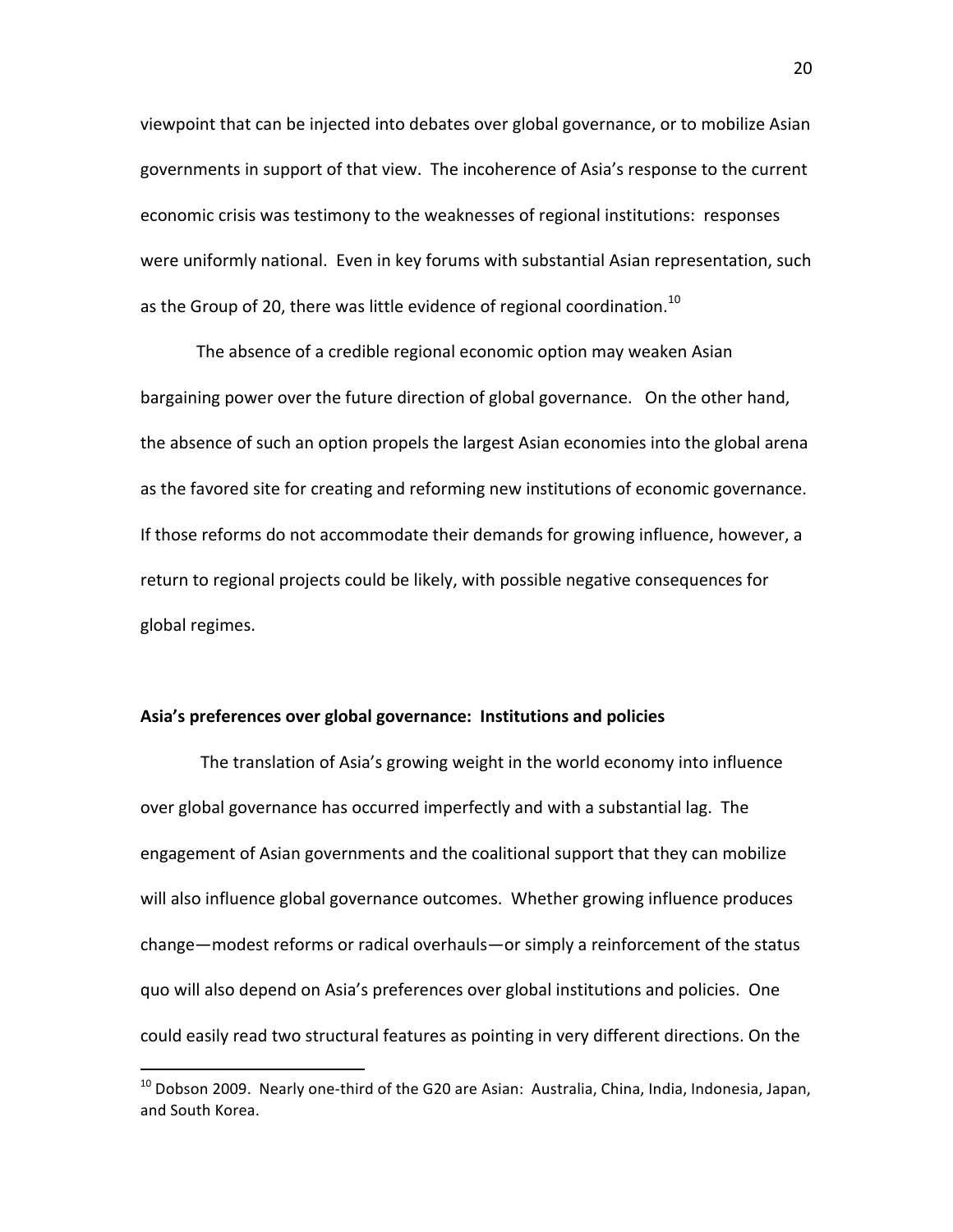one hand, Asia's economic position, as a principal beneficiary of the existing global economic order, suggests that its growing influence will reinforce the broad outlines of existing global economic governance. On the other hand, particularly in estimating the future role of China, skeptics warn that a substantially different domestic order, when coupled with increasing economic power, will result in efforts to reorder the global economic regimes in a fashion that undermines existing rules and norms.

#### *The current debate over reform*

The preferences of Asian governments over global governance reform have taken on particular significance with the onset of the Great Recession. That crisis produced renewed calls for longer run changes in global governance and modest commitments to institutional innovation. The reform process has only begun, however.

Perhaps the greatest shift has occurred in the role awarded the IMF. Only a few years ago, the IMF appeared on the brink of obsolescence in a world of expanding private capital flows. Resistance to IMF prescriptions after the Asian financial crisis and under‐representation of large emerging economies in IMF governance led to widespread questioning of the organization's legitimacy. This downturn in the IMF's role in global governance has quickly reversed during the current economic crisis. The IMF resumed its traditional role of providing financial assistance to countries excluded from the troubled financial markets. In addition, the IMF instituted a new lending facility meant to be attractive to large, credit‐worthy economies beset by global financial turmoil, the Flexible Credit Line (FCL). Steps were taken for an overdue revision of IMF quotas to reflect the growing importance of developing economies,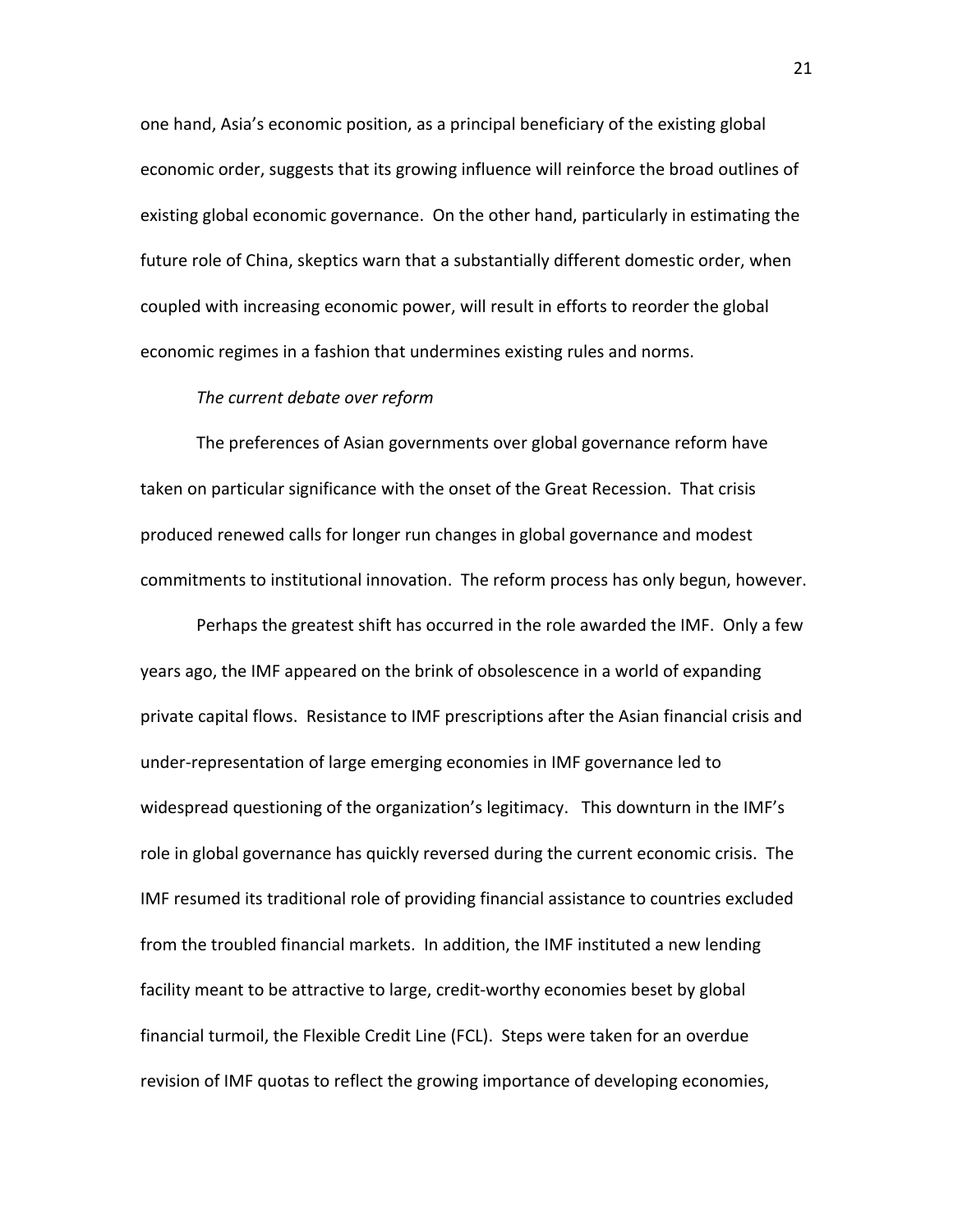including the emerging Asian economies, a commitment reinforced at the Pittsburgh Summit of the Group of 20 in September 2009. (A similar, though smaller, shift in voting power and quotas was agreed for the World Bank.) Governments of the largest emerging economies found additional leverage in a commitment to increase the resources of the IMF. This prospective shift in the balance of influence within the IMF was predicted to strengthen its representative character and its global legitimacy. The IMF was also awarded a new role by the G‐20: as the provider of "candid, even‐handed, and balanced analysis" for the new Framework for Strong, Sustainable, and Balanced Growth agreed at the Pittsburgh Summit.

The G‐20—nineteen large industrialized and developing economies plus the European Union—had not assumed a central place in global economic governance before the current economic crisis. Its new, expanded role was confirmed at the Pittsburgh Summit in September 2009, in which the G‐20 was proclaimed the new locus for discussions of global economic policy.

A "fourth pillar" of the international economic order was also created with the elevation of the Financial Stability Forum to become the Financial Stability Board (FSB). Its previous membership was enlarged to include the most prominent developing economies; most of the standard‐setting bodies that were part of the Board followed suit. The FSB's role was simultaneously enlarged to match the heightened importance of regulatory reform on the global agenda.

In other areas of global economic governance, notably trade, the crisis produced less institutional change and more concerns over backsliding in national policies.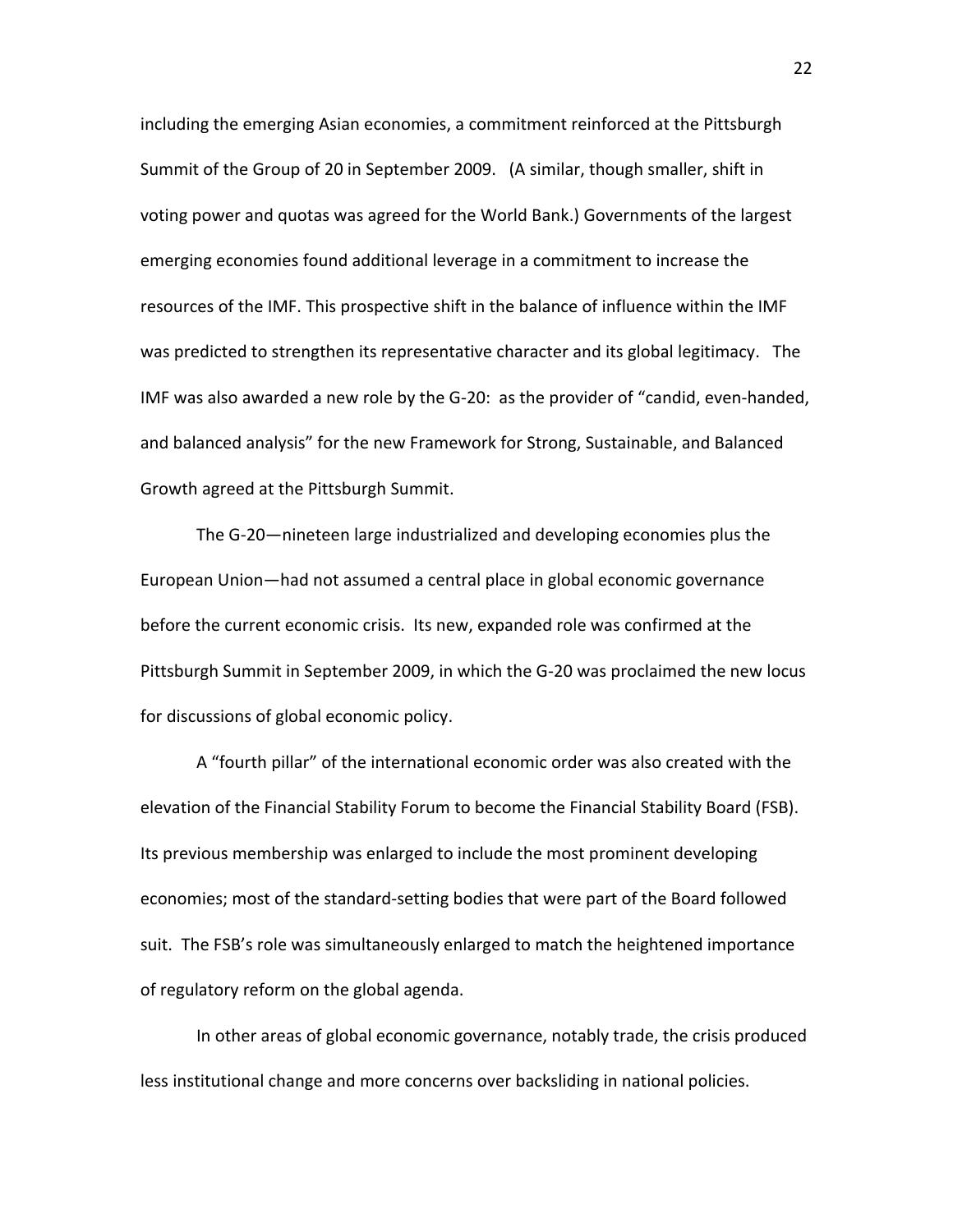Predictably, the economic downturn produced increased protectionism; those measures were largely directed against China, the powerhouse of manufactured exports in the new global economy. The current round of trade negotiations under WTO auspices, the Doha Round, were suspended again in July 2008, with little prospect of moving forward during the crisis.<sup>11</sup> Given the disappointments of Doha, calls were made for a new, enlarged and updated agenda to replace the current trade round.<sup>12</sup>

These moves toward global governance reform reflected the growing influence of the largest developing economies, including China and India, during the economic crisis. Across the spectrum of institutions, their formal role was enlarged, with the prospect of further shifts that would enhance their influence. The G20, in particular, tilted global economic governance toward the largest Asian economies. Given greater influence, what additional changes in global governance would Asian governments promote?

## *Preferences over institutional design*

Given the consistent institutional design of Asian regional institutions (with the partial exception of the "new" ASEAN), one plausible outcome from greater Asian influence over global governance would be a migration of the "Asian way" of institutions to the global level. This might result in a weakening of the legalized and formal character of global economic institutions, particularly those "under construction."

Asian institutional preferences as revealed within the region, however, do not appear to coincide with Asian preferences at the global level. Perhaps the most striking

 $11$  In mid-2009, both the G-8 Summit and APEC pledged to complete the Doha Round in 2010.

<sup>&</sup>lt;sup>12</sup> Mattoo and Subramanian (2009).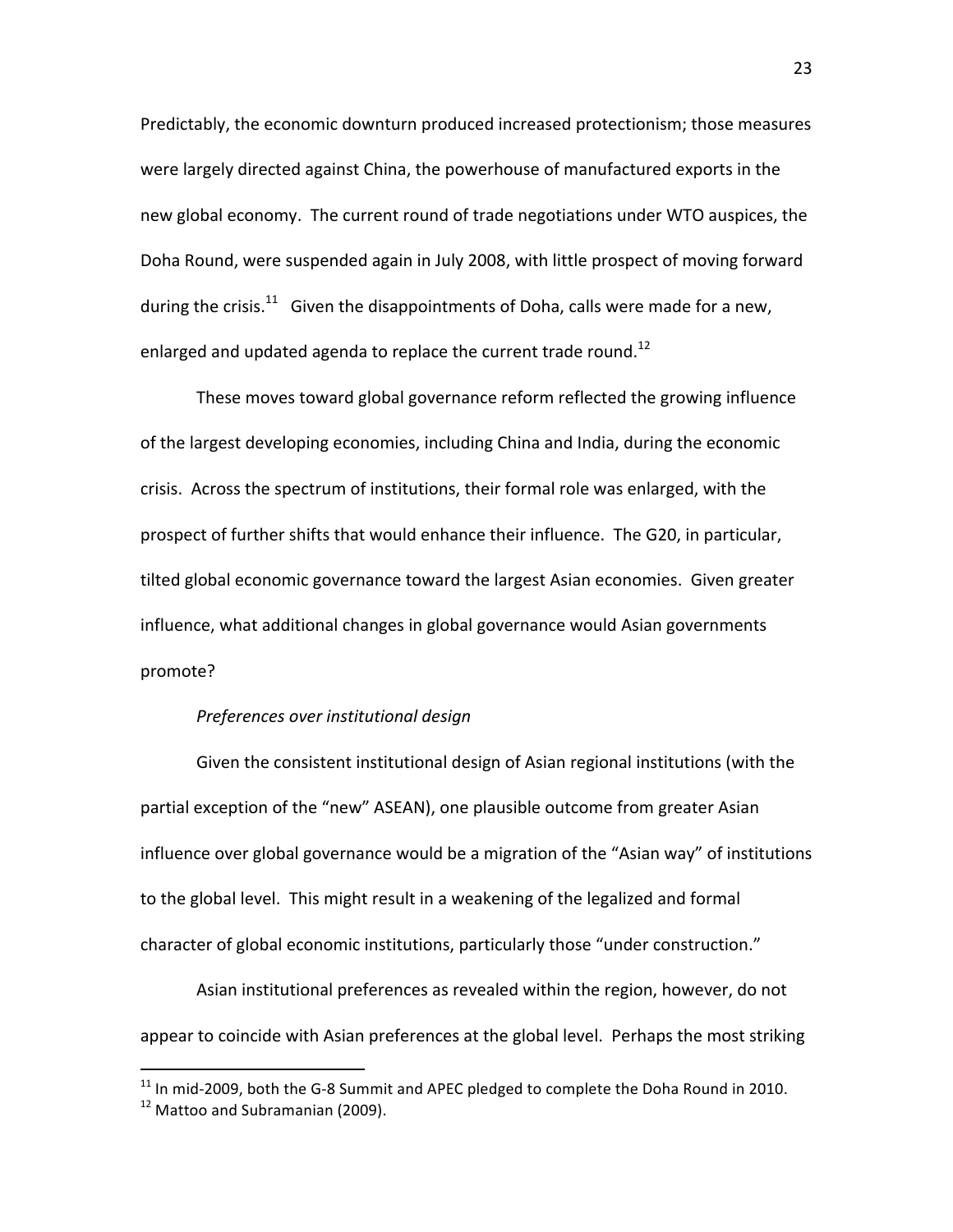example of this apparent inconsistency is Japan. The Japanese government had backed the informal structure of APEC when it was created in 1989, and, like most other Asian members, had resisted pressure from the United States to move the regional organization toward greater legalization (reliance on precise, binding and enforceable liberalization commitments) during the 1990s.

Simultaneously, however, Japan moved toward "aggressive legalism" in the Uruguay Round negotiations, playing a key role in creating a strengthened dispute settlement mechanism in the new WTO and working, with less success, to impose tighter limits on anti‐dumping measures. Japan's turn to legalism was a strategic choice of institutions aimed at U. S. unilateralism (Pekkanen 2001) In similar fashion, China, despite its adamant defense of non‐interference in domestic affairs, accepted stringent requirements, under its WTO Protocol of Accession, to change its domestic legal and regulatory systems. By and large, the Chinese government has complied with those commitments. (He and Sappideen 2009) Both Japan and China have both made use of the WTO's dispute settlement mechanism; after a decade of operation, Japan ranked seventh as a complainant and fifth as a respondent.<sup>13</sup> The record of Asian participation in the WTO does not suggest any discomfort with the legalized institutional format of global governance institutions. On the contrary, the existing model of Asian regional institutions also appears to be a strategic choice as well, rather than an institutional preference driven by culture or domestic politics. (Kahler 2001)

<sup>&</sup>lt;sup>13</sup> Araki 2006; Brown and McCulloch 2009.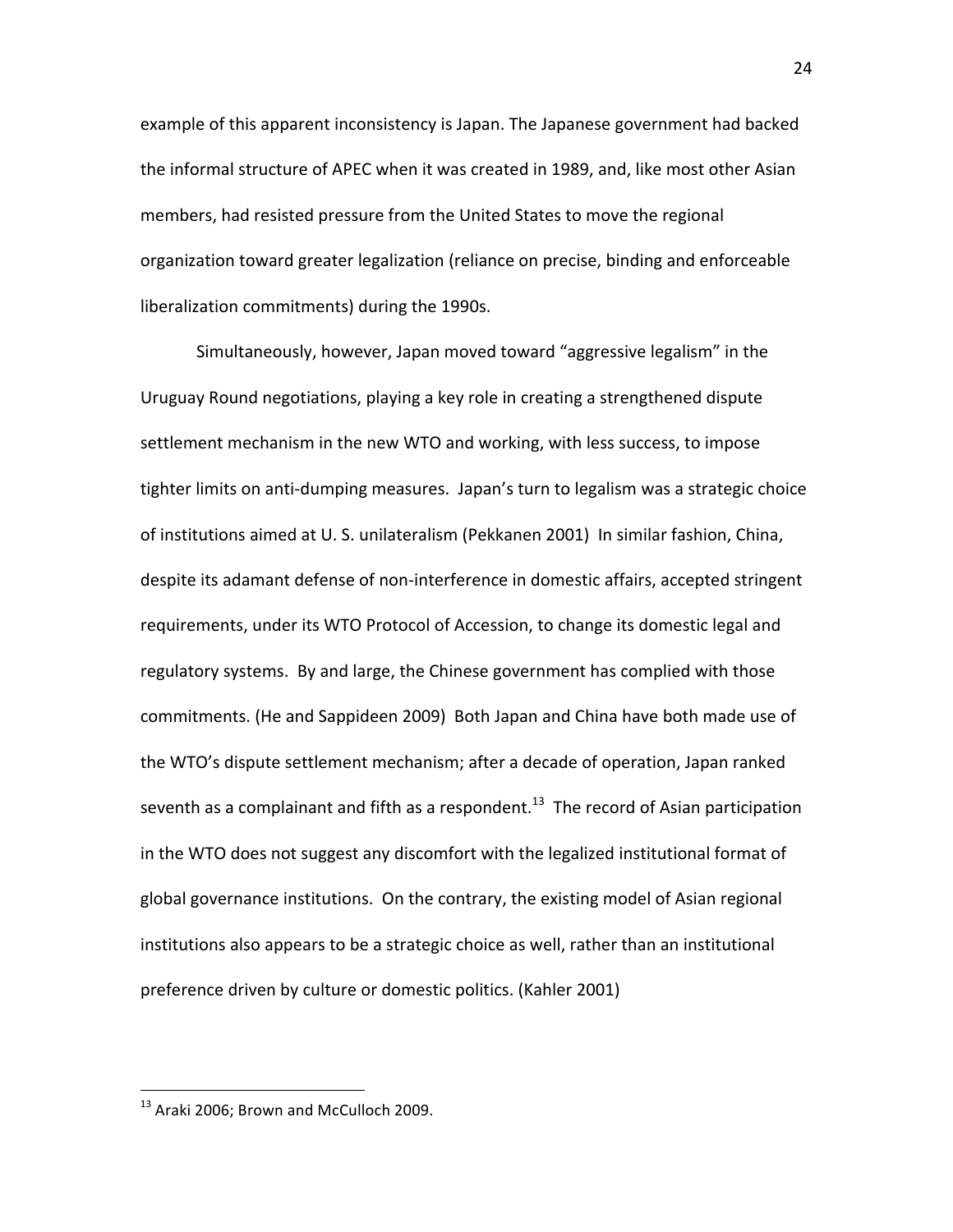*Preferences over policies: a revolt against the "Washington Consensus"?*

The Asian financial crisis marked a turning point in Asia's relations with the international financial institutions (IFIs). The region had historically enjoyed good relations with both the World Bank and the IMF; given economic strategies based on linkage to the world economy and macroeconomic stability, the region had little cause to turn to the Fund during the debt crisis of the early 1980s.<sup>14</sup> The response of the IMF and the United States to the Asian financial crisis produced widespread criticism throughout the region, however. The crisis was identified as a liquidity crisis that had been met with badly designed and intrusive conditionality from the IMF. The crisis produced a turn away from the IMF in the region and prompted a search for new regional solutions that would serve Asia better during the next financial crisis, a search that produced the Chiang Mai Initiative and its web of bilateral swap arrangements linking ASEAN and the large international reserves held by the "3" of Northeast Asia.

Disillusionment with the IMF followed an earlier disenchantment with the market‐oriented reforms prescribed by both the World Bank and the IMF during the 1980s. As its influence at the World Bank grew in the 1980s, the Japanese government insisted that its own development experience, which awarded a greater role to state direction and managed opening to the international economy, should be reflected in the Bank's development advice. This campaign resulted in *The East Asian Miracle* (1993), a Bank publication that gave greater emphasis to the institutional environment and the positive role of government guidance in economic development. This study was widely

<sup>&</sup>lt;sup>14</sup> Only South Korea and the Philippines were directly involved in the earlier debt crisis, and South Korea recovered rapidly.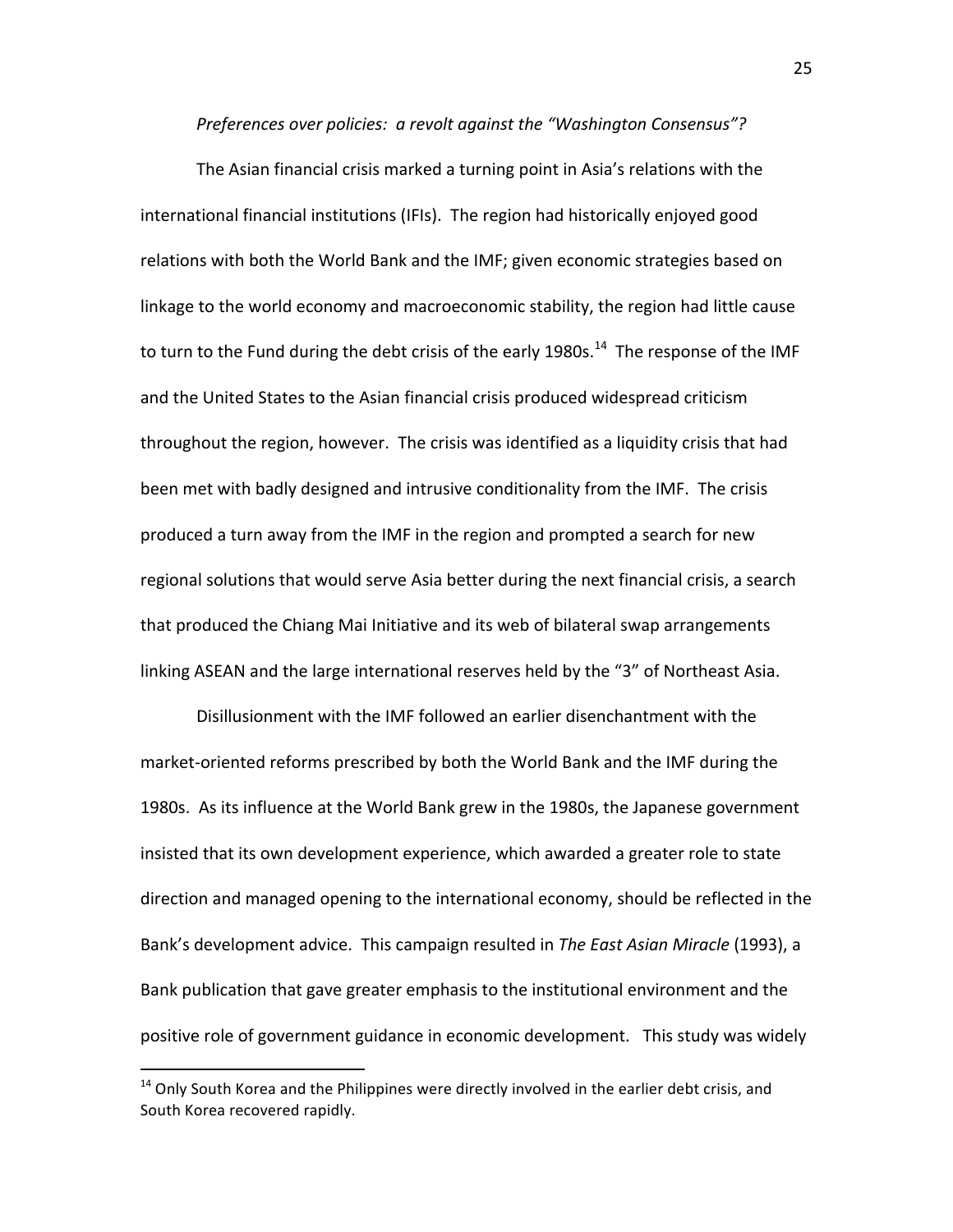seen as a Japanese and Asian response to the often‐caricatured Washington Consensus, an approach emphasizing market orthodoxy at the expense of policies based on a pragmatic reading of local conditions.<sup>15</sup>

Japan's model of economic development lost much of its appeal as the economic stagnation of the 1990s arrived. The critique of Anglo-American "neo-liberalism," however, gained popularity once again following the Asian financial crisis. Since China's variant of capitalism (or socialism) is even more distinct from market orthodoxy, China's own preferences over the policies promoted by global governance institutions may also create a challenge to the prevailing consensus at the World Bank and the IMF.

Before considering China's stance toward the policy regimes of the IFIs and the WTO, however, it should be noted that the international policy consensus itself has moved a considerable distance over the past two decades. Most of that movement has been in the "Asian" direction. First, the central role of institutions and good governance in development, a major theme of *The East Asian Miracle*, is now squarely in the mainstream of development economics, particularly at the World Bank. The IMF has moved to streamline conditionality, limiting the number of (often unenforceable) demands placed on borrowing governments. During the current crisis, the IMF Managing Director, Dominique Strauss‐Kahn, has been a cheerleader for fiscal stimulus, and the IMF's current advice to many leading economies is to maintain that stimulus, together with an accommodating monetary policy, until recovery is well underway. Its crisis recommendations represent a distinct break with its more orthodox line during

 $15$  John Williamson, who coined the term "Washington Consensus," claims that the original, narrow definition of the consensus has been expanded and distorted. (Williamson 2004)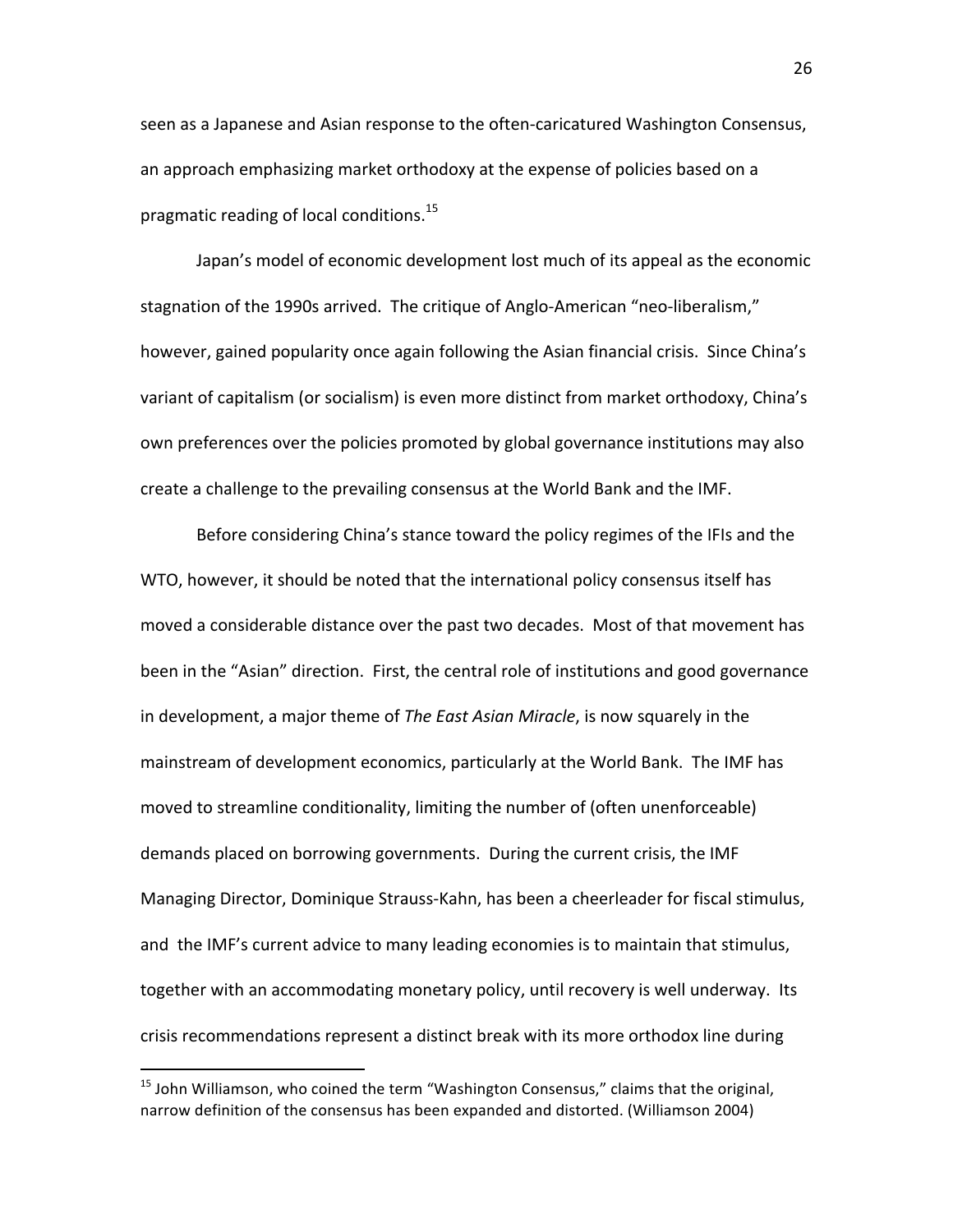the Asian financial crisis. Even a centerpiece of the IMF agenda during the 1990s capital account liberalization—has been set aside in favor of a pragmatic acceptance of capital controls under certain conditions.

China's policy preferences, as revealed during the crisis, have hardly deviated from this revised consensus. Even before the crisis, a leading Chinese economist labeled China a "strong supporter of the IMF" and argued for a strengthening of the Fund. (Yu 2006) During the crisis, China took a more assertive line, openly criticizing the United States and the policies that had produced the crisis. A series of articles published on the PBOC website in early 2009 attracted the most attention. Over the name of Zhou Xiaochuan, president of the PBOC, they argued for a new valuation of the SDR, based on an expanded basked of currencies; a new SDR allocation, a recommendation of interest to developing countries; a revival of the idea of a substitution account, which had been considered in the 1970s; and finally (and most controversially), an effort to make the SDR a more attractive reserve asset. The PBOC agenda was hardly an assault on the role of the dollar that some alleged; it represented many ideas that were familiar (and welcome) from previous discussions of reform of the international monetary system. (Helleiner 2009)

In many respects, the complaints and recommendations of China, operating under Bretton Woods II, paralleled European criticisms and recommendations from the era of Bretton Woods I: discontent with American privileges under the existing monetary order; concern over the externalities imposed by misguided American policies; and cautions that the United States may undermine confidence in its reserve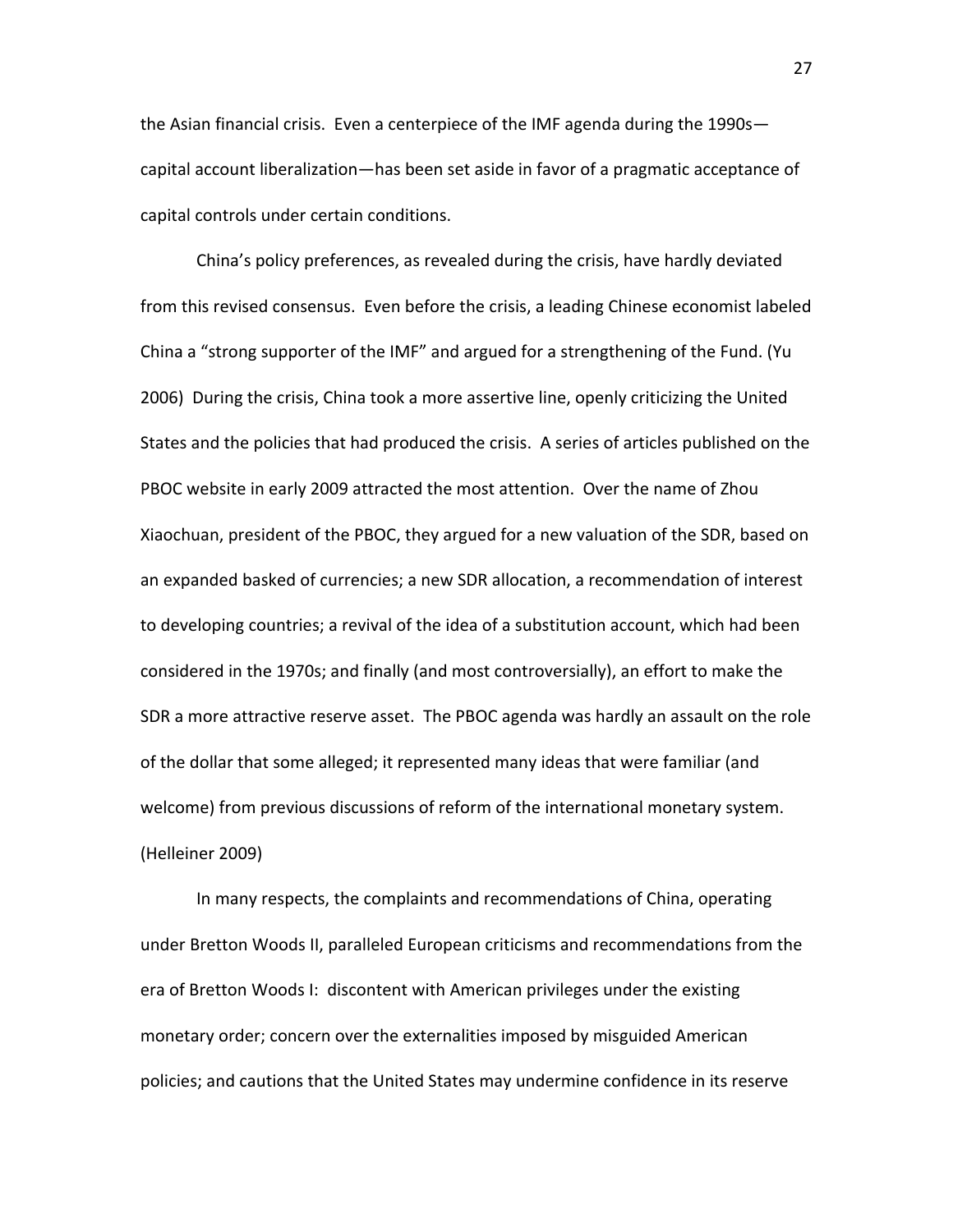assets. Chinese representatives did not raise these issues forcefully at subsequent G‐20 summits, nor did China or other emerging economies appear to aim at a new global monetary architecture. (Xue 2009: 14)

China's role in the global trade regime was questioned following the latest breakdown in the Doha Round of trade negotiations in July 2008. China's critics saw its rejection of the most recent compromise proposal, coupled with China's maintenance of an undervalued national currency, as short‐sighted moves by a country that was more heavily invested in the success of the open trading system than any other. Even these critics, however, did not claim that China's challenges "derive from any cohesive, let alone comprehensive, strategy concocted by the political or even intellectual leadership of the country." (Bergsten et al. 2009: 12) Certainly China's major demand during the economic crisis, together with South Korea and other large emerging economies, has been a halt to protectionism in its major export markets, a goal that can only be met under a strengthened trade regime and a robust WTO.

Despite this behavioral evidence, the possibility that China might attempt to export its domestic political and economic order, in the form of a "Beijing consensus," has resurfaced with China's assertiveness during the crisis.<sup>16</sup> As it has elsewhere, the crisis reinforced a state‐led model of recovery in China, strengthening the role of state‐ owned enterprises (SOEs) and highlighting China's techno‐nationalism. Even at the time of China's WTO accession, China's political economy presented challenges to the existing global governance regimes. Its sheer size was combined with domestic

<sup>&</sup>lt;sup>16</sup> Ramo (1998) coined the label "Beijing consensus."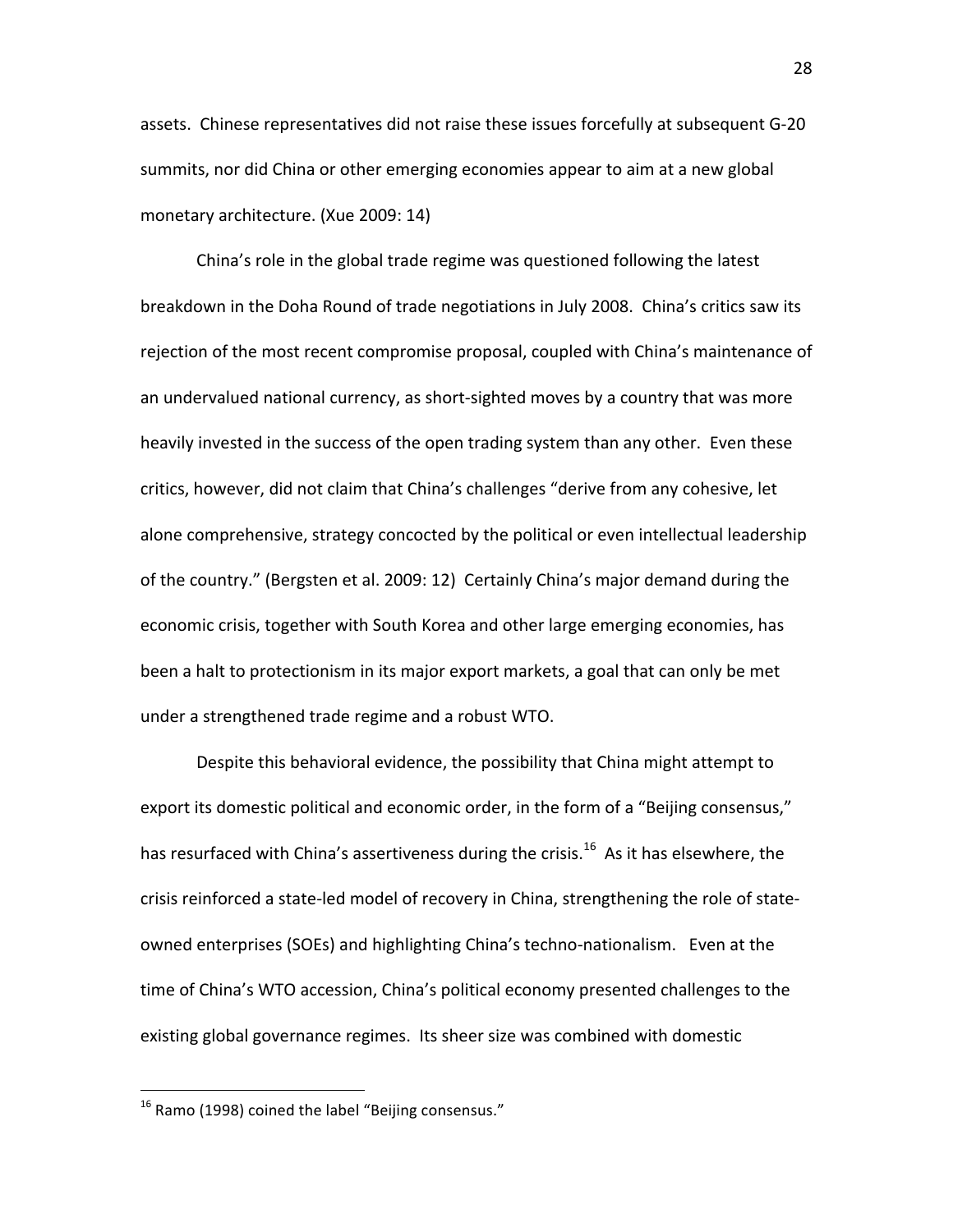institutional arrangements that were fundamentally different from any of the variants of capitalism then represented in global economic institutions. The persistence of a large role for SOEs, lack of transparency in much domestic legislation, an absence of rules governing competition, and a frail legal system—all placed China outside the domestic systems that had been accommodated in the WTO. (Barton et al.: 156)

Although China's distinctive domestic model might well pose challenges for global governance, a Beijing consensus would be an even greater threat, promoted as an alternative to the liberalizing and market-oriented norms of the existing global economic order. That threat dissolves under closer examination, however. A "Beijing consensus" promoted by the Chinese government in opposition to the existing liberal order does not exist in any coherent form; even if it did exist, it would be an unlikely candidate for export. China's model of development may best be described as a non‐ model. Chinese development has followed a "gradual, trial‐and‐error, market‐oriented path rather than a well-designed comprehensive reform strategy." (Pang 2009: 129, Zhao 2009). Its borrowing from the much‐maligned Washington Consensus are prominent: trade liberalization, openness to foreign direct investment, and administrative decentralization. Its pragmatic and experimental approach to development fits well with the emerging development consensus (one that has formed in response to the rigid template identified with the Washington Consensus).

Even If a coherent counter to prevailing norms could be constructed from the Chinese experience, China is an unlikely candidate for exporting such a model. A key part of China's reigning ideology (and one that poses problems for global economic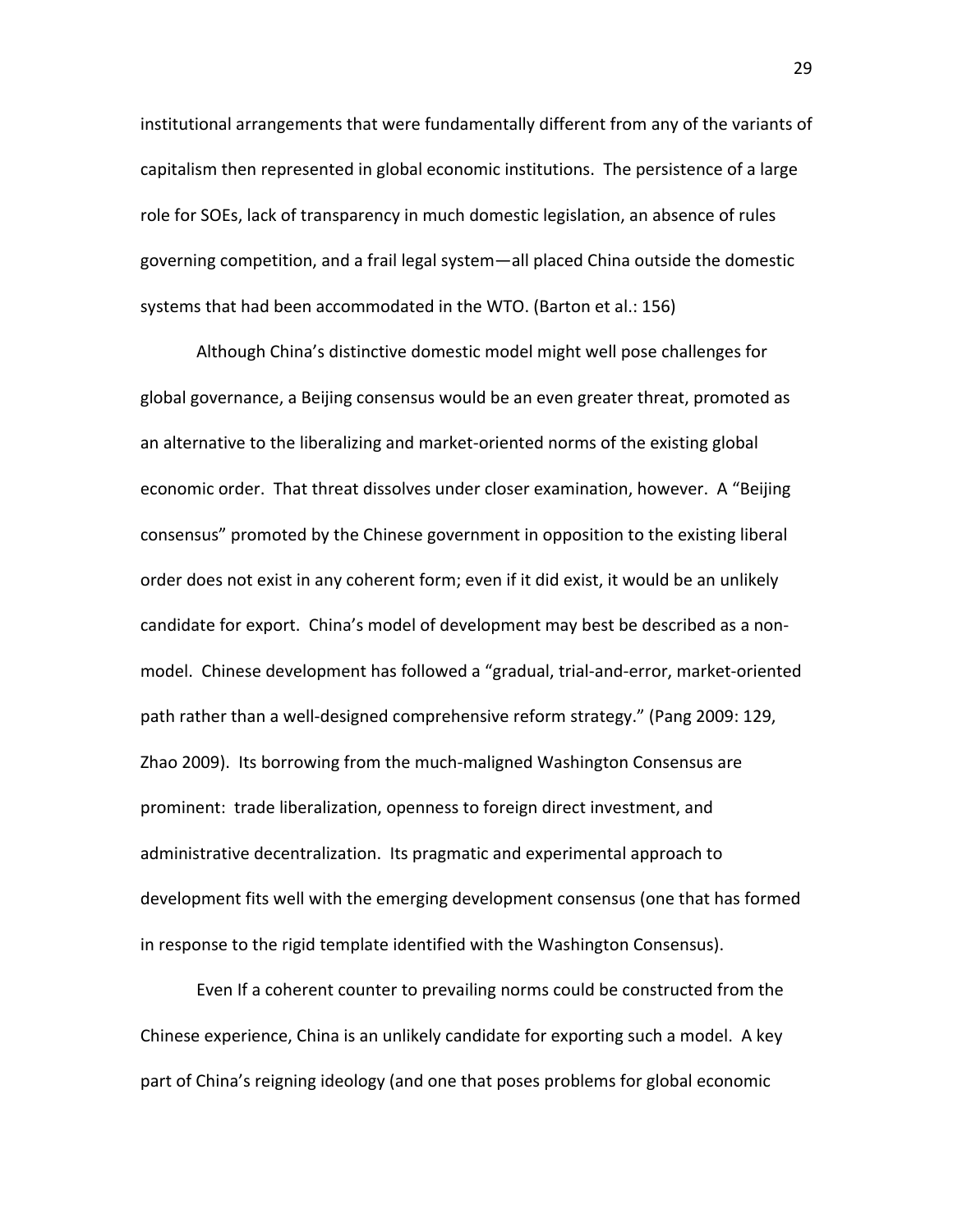governance) is precisely that each country should be free from the imposition of such models through political conditionality. China's embrace of non‐interference in domestic affairs may cause it to undercut norms promoted by other aid donors, such as human rights or good governance. It is unlikely, however, to substitute another model that would be leveraged through aid or investment. Even its approach to Africa, which has drawn both attention and criticism, is marked by support for such pro-market initiatives as the New Partnership for African Development (NEPAD). (Pang 2009: 131, 134)

Asian governments have worked since the 1980s to expand their influence in global governance and key global economic institutions. At times, they have challenged prevailing economic orthodoxies, but those challenges have been incorporated in a constantly evolving policy consensus rather than overturning that consensus. As major stakeholders in the existing international economic order, Asian governments, including China, are unlikely candidates for revolutionary change. Like a shrewd Italian aristocrat, their motto might well be, "If we want things to stay as they are, things will have to change. $^{\prime\prime}$ <sup>17</sup>

## **Conclusion: Asia and the reform of global governance**

The rise of new powers can destabilize existing orders. Certainly, the economic rise of Japan and now of China have posed challenges of integration and accommodation for the global economic order. Despite the rapid economic

<sup>&</sup>lt;sup>17</sup> Prince Tancredi Falconieri in the novel, *The Leopard*, by Giuseppe di Lampedusa.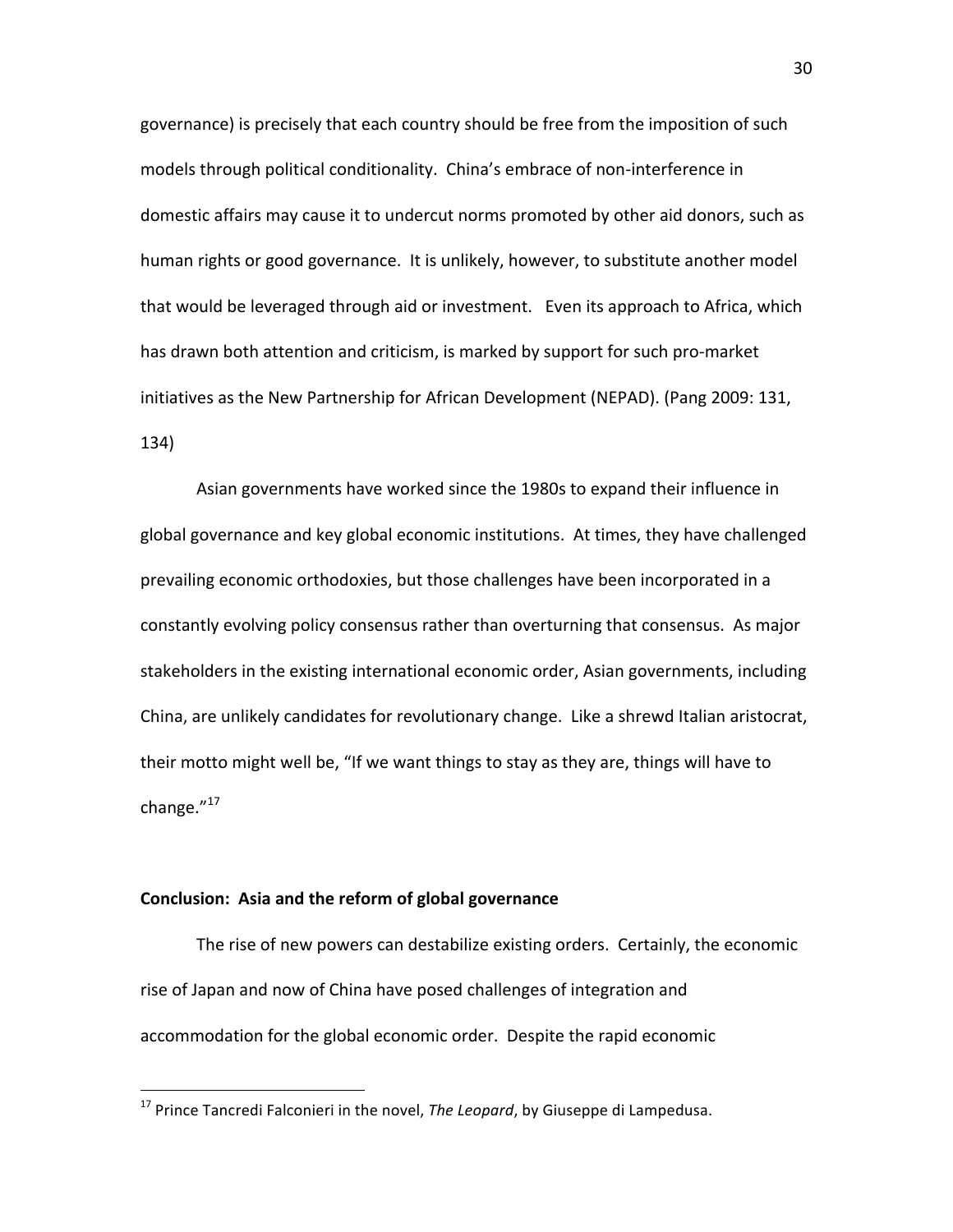development and export expansion that have accompanied the rise of Japan, the NIEs, China, and now India, several stabilizing elements have preserved the key institutions of global economic governance. First, increased economic weight is not translated immediately into influence within global governance: not only do the incumbent powers impose a price for admission (consider China's WTO accession); institutions are by their nature slow to change. Nevertheless, accommodation does occur, as IMF quotas shift and negotiating clubs at the WTO are opened to new members. The slow pace of change may produce discontent among the economically dynamic, but their own limited level of engagement and, most important, unwillingness to bear the costs of leadership, often create a series of satisfactory equilibriums as their economic rise continues. Their substantive complaints about the system, such as criticisms of the Washington Consensus, filter into the evolving policy consensus as their influence within global institutions increases.

This optimistic portrait of the role of Asia in global governance, a region with large stakes in the existing international economy and a broad consensus on the value of links to that economy, may be threatened, however, as the reform of global governance proceeds. First, the latest economic crisis has demonstrated that a more integrated global economy demands closer and more intrusive international surveillance of national policies in order to prevent policy missteps that have costly international consequences. The Pittsburgh Summit of the G‐20 in 2009 endorsed an important role for both the IMF and peer pressure in the new Framework for Strong, Sustainable, and Balanced Growth. The frontier for many global economic regimes lies in behind‐the‐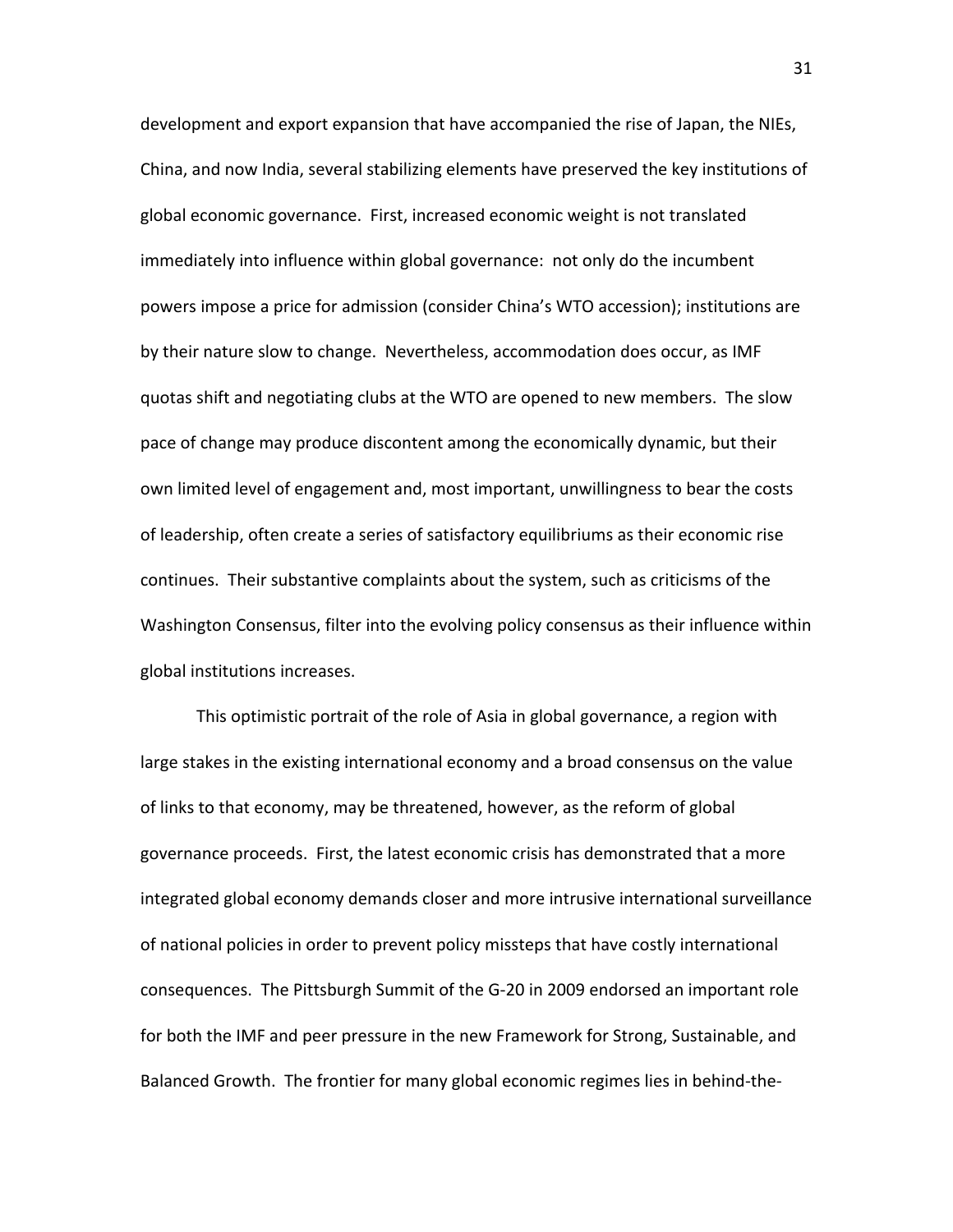border barriers to international exchange. None of the major national governments is likely to welcome scrutiny of such politically sensitive areas, but China, India, and the other large emerging economies are likely to be the most resistant. Second, global governance must confront an inevitable tradeoff between inclusiveness and greater legitimacy on the one hand, and institutional effectiveness on the other. This tradeoff will be played out in the G20 and other institutions with expanded membership. Finally, consistency between regional projects and global governance will become even more pressing if Asia succeeds in moving toward greater regional integration accompanied by stronger institutions. Regional organization offers Asia both the prospect of greater global influence and the risk of undermining global economic regimes that remain at the core of regional prosperity.

Given the heterogeneity and economic scale of Asia, its economic success may force global governance to confront questions of subsidiarity squarely: which issues should be dealt with at the global, regional, and national levels? how much harmonization of national systems is required for the expansion of international economic exchange? In its size and diversity, Asia may produce new answers to these perennial questions, while contributing to the maintenance of global economic institutions that have sustained its remarkable economic trajectory.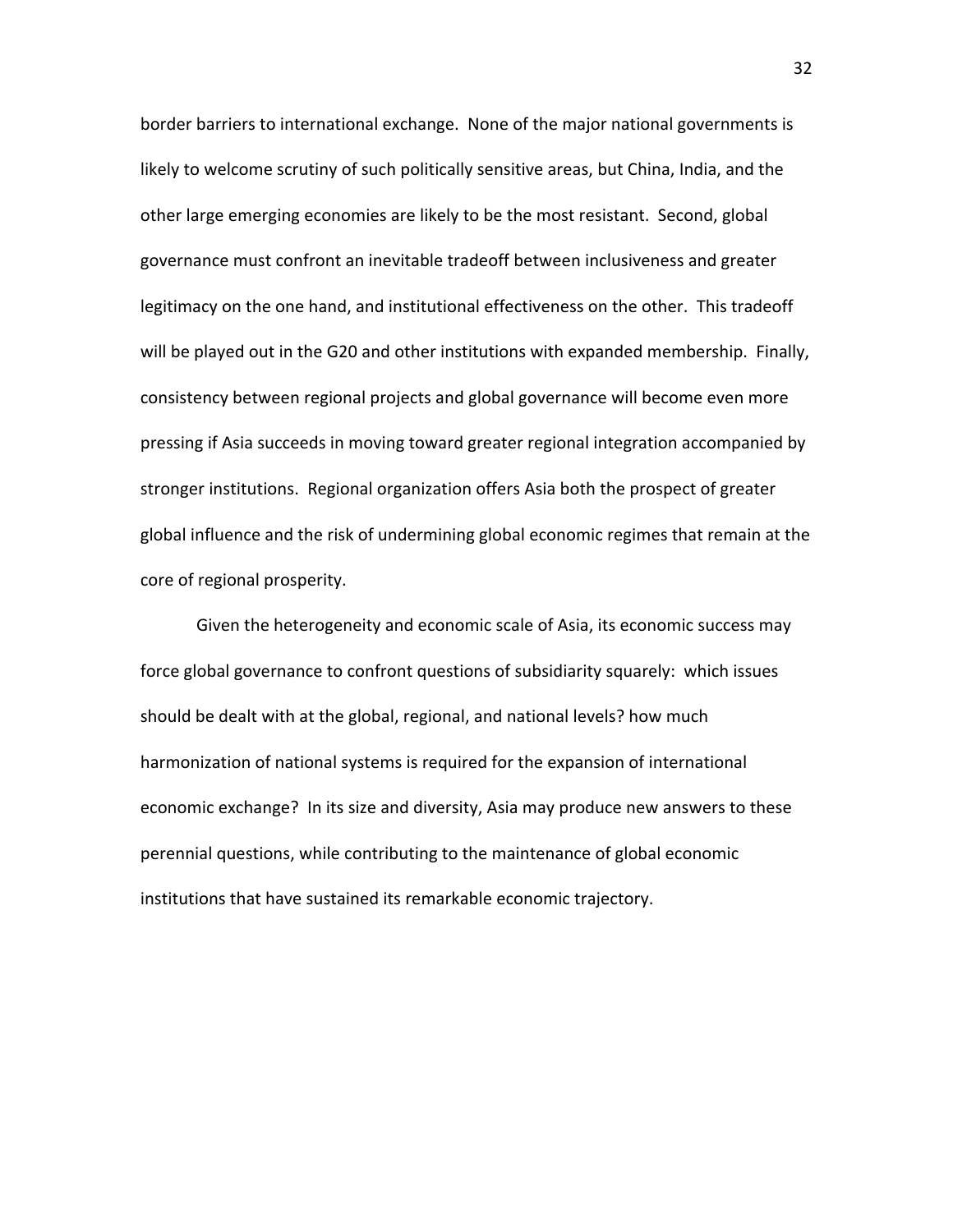#### **SOURCES**

- Agarwal, Manmohan. 2008. "The BRICSAM Countries and Changing World Economic Power: Scenarios to 2050." Center for International Governance Innovation (CIGI): Working Paper No. 39: October.
- Amyx, Jennifer. 2004. "Japan and the Evolution of Regional Financial Arrangements in East Asia." In Ellis S. Krauss and T. J. Pempel, editors, *Beyond Bilateralism: U. S.‐ Japan Relations in the New Asia‐Pacific*. Stanford: Stanford University Press: 198‐ 218.
- Araki, Ichiro. 2006. "The Evolution of Japan's Aggressive Legalism." *The World Economy*, 30: 783‐803
- Araki, Ichiro. 2007. "Global Governance, Japan and the World Trade Organization." In Glenn D. Hook and Hugo Dobson, editors, *Global Governance and Japan: The Institutional Architecture*. New York: Routledge: 179‐193.
- Asian Development Bank. 2009. *Emerging Asian Regionalism*. Manila: Asian Development Bank.
- Barton, John H., Judith L. Goldstein, Timothy E. Josling, and Richard H. Steinberg. 2006. *The Evolution of the Trade Regime: Politics, Law, and Economics of the GATT and the WTO*. Princeton NJ: Princeton University Press.
- Bergsten, C. Fred, Charles Freeman, Nicholas R. Lardy, and Derek J. Mitchell. 2009. *China's Rise: Challenges and Opportunities*. Washington, D. C.: Peterson Institute for International Economics.
- Brown, Chad and Rachel McCulloch. 2009. "US‐Japan and US‐PRC Trade Conflict: Export Growth, Reciprocity, and the International Trading System." Manila: Asian Development Bank Institute, Working Paper 158, 5 November.
- Cohen, Benjamin J. 2006. "The Macrofoundations of Monetary Power." In David M. Andrews, editor, *International Monetary Power*. Ithaca, NY: Cornell University Press: 31‐50.
- Dobson, Wendy. 2009. "Window of Opportunity Opens: Asian and American Views of the International Economic Architecture." *Asian Economic Policy Review*, 4: 271‐ 287.
- Drezner, Daniel W. 2009. "Bad Debts: Assessing China's Financial Influence in Great Power Politics." *International Security*, 34, 2 (Fall): 7‐45.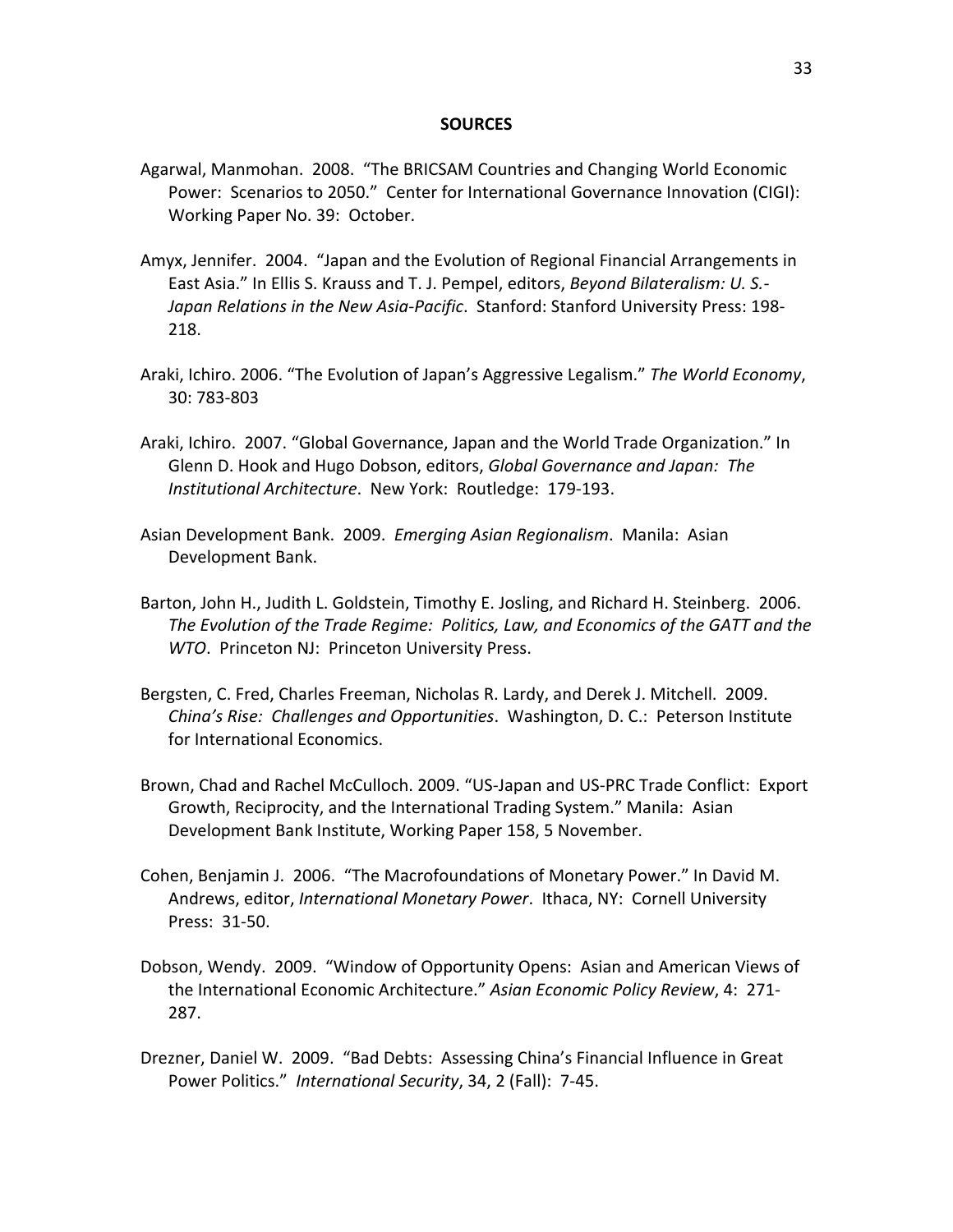Endo Seiji. 2007. "Global Governance, Japan and the Group of Seven/Eight." In Glenn D. Hook and Hugo Dobson, editors, *Global Governance and Japan: The Institutional Architecture*. New York: Routledge: 41‐58.

Fogel, Robert. 2010. "\$123,000,000,000,000." *Foreign Policy*. January/February: 72‐75.

- Foster, Vivien, et al. 2008. *Building Bridges: China's Growing Role as Infrastructure Financier for Africa*. Washington, D. C.: The World Bank.
- Goldstein, Morris and Daniel Xie. 2009. "The Impact of the Financial Crisis on Emerging Asia." Washington, D. C. : Peterson Institute for International Economics . Working Paper 09‐11.
- He, Ling‐Ling and Razeen Sappideen. 2009. "Reflections on China's WTO Accession Commitments and Their Observance." Journal of World Trade, 43, 4: 847‐871.
- Helleiner, Eric. 2009. "The IMF and the SDR: What to Make of China's Proposals." In Bessma Momani and Eric Santor, editors, The Future of the International Monetary Fund: A Canadian Perspective. Center for International Governance Innovation/Canadian International Council Special Report: 18‐22, http://www.cigionline.org/sites/default/files/The%20Future%20of%20the%20IMF\_0.pdf
- Johnston, Alastair Iain. 2008. *Social States: China in International Institutions, 1980‐ 2000*. Princeton: Princeton University Press.
- Kahler, Miles. 2001. "Legalization as Strategy: The Asia‐Pacific Case." In Judith Goldstein, Miles Kahler, Robert O. Keohane, and Anne‐Marie Slaughter, editors, *Legalization and World Politics*. Cambridge, MA: MIT Press.
- Kahler, Miles and David A. Lake. 2003. "Globalization and Governance." In Miles Kahler and David A. Lake, editors. *Governance in a Global Economy*. Princeton NJ: Princeton University Press: 1‐30.
- Katada, Saori. 2004. "Japan's Counterweight Strategy: U. S.‐Japan Cooperation and Competition in International Finance." In Ellis S. Krauss and T. J. Pempel, editors, *Beyond Bilateralism: U. S.‐Japan Relations in the New Asia‐Pacific*. Stanford: Stanford University Press: 176‐197.
- Khong, Yuen Foong and Helen E. S. Nesadurai. 2007. "Hanging Together, Institutional Design, and Cooperation in Southeast Asia." In Amitav Acharya and Alastair Iain Johnston, editors, *Crafting Cooperation: Regional International Institutions in Comparative Perspective*. Cambridge: Cambridge University Press: 32‐82.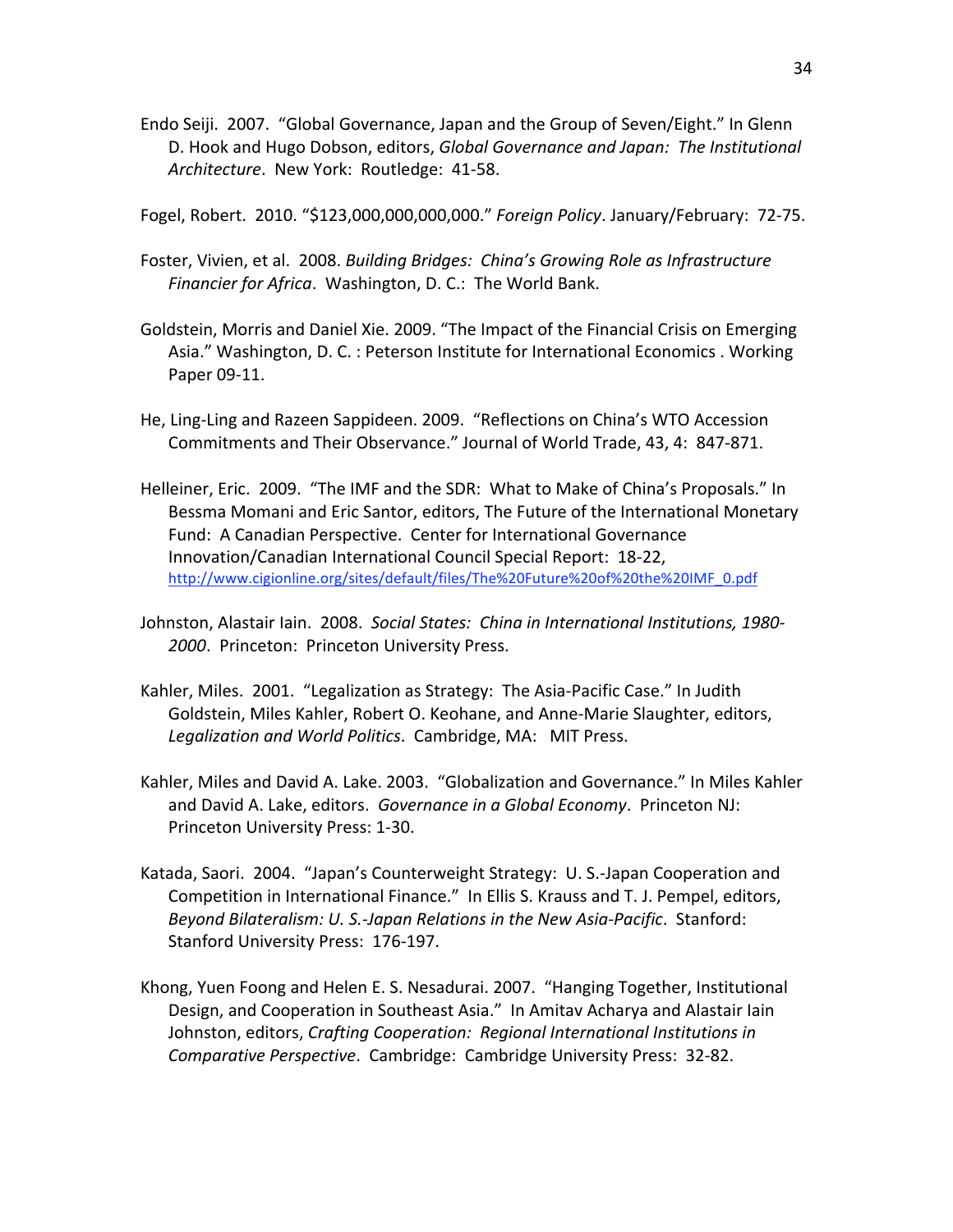- Leipziger, Danny and William O'Boyle. 2009. "The New Economic Powers (NEPs): Leadership Opportunities Post‐Crisis." *World Economics*, 10, 3 (July‐September): 43‐ 79.
- Lipscy, Philip Y. 2010. "Explaining Institutional Change: Policy Areas, Outside Options, and the Bretton Woods Institutions." Paper prepared for the conference, West Coast International Relations Research," University of Southern California, 5‐6 February.

Mallaby, Sebastian. 2004. *The World's Banker*. New York: Penguin Press.

- Mattoo, Aaditya and Arvind Subramanian. 2009. "From Doha to the Next Bretton Woods." *Foreign Affairs*, 81, 1: 15‐26.
- Munakata, Naoko. 2006. *Transforming East Asia*. Washington, D. C.: The Brookings Institution.
- Noland, Marcus. 2000. "Japan and the International Economic Institutions." Paper prepared for the Centre for Japanese Economic Studies Fifth Biennial Conference, Macquarie University, Sydney, Australia, July 6‐7. [http://www.iie.com/publications/papers/paper.cfm?ResearchID=380#note32]
- Pang, Zhongying. 2009. "China's Soft Power Dilemma: the Beijing Consensus Revisited." In Mingjiang Li, editor, *Soft Power: China's Emerging Strategy in International Politics*. Lanham, MD: Lexington Books: 125‐141.
- Pearson, Margaret M. 2001. "The Case of China's Accession to GATT/WTO." In David M. Lampton, editor, *The Making of Chinese Foreign and Security Policy in the Era of Reform, 1978‐2000*. Stanford: Stanford University Press: 337‐370
- Pearson, Margaret M. 2006. "China in Geneva: Lessons from China's Early Years in the World Trade Organization." In Alastair Iain Johnston and Robert S. Ross, editors, *New Directions in the Study of China's Foreign Policy*. Stanford: Stanford University Press: 242‐275
- Pekkanen, Saadia. 2001. "'Aggressive Legalism: The Rules of the WTO and Japan's Emerging Trade Strategy." *The World Economy*, 24: 707‐37.

Ramo, Joshua Cooper. 2004. *The Beijing Consensus*. London: The Foreign Policy Centre.

Sasuga Katsuhiro. 2007. "Global governance, Japan and the World Bank." In Glenn D. Hook and Hugo Dobson, editors, *Global Governance and Japan: The Institutional Architecture*. New York: Routledge: 110‐125.